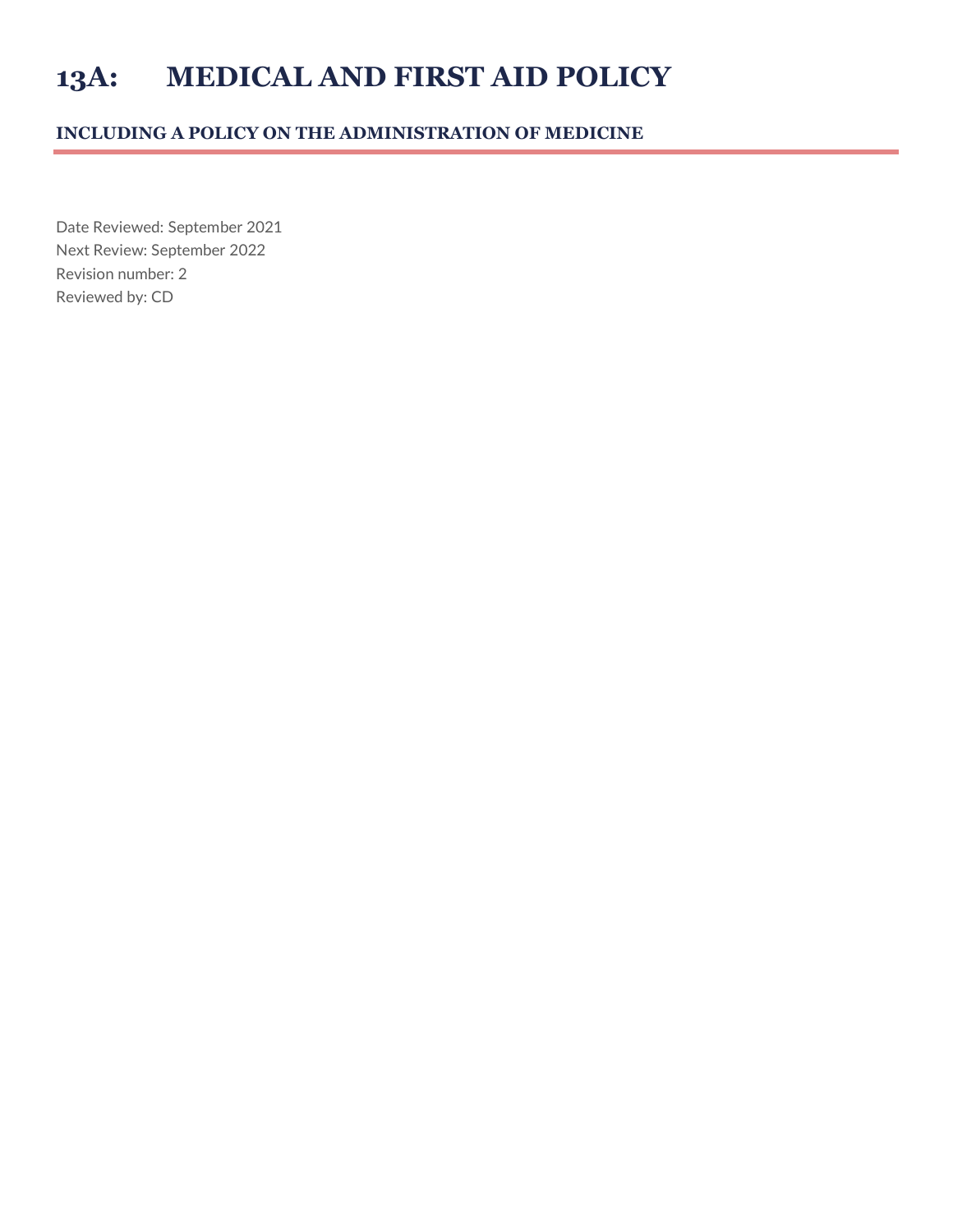#### **CONTENTS**

| First Aid and Medication Policy Statement of Commitment                                                       | 3  |
|---------------------------------------------------------------------------------------------------------------|----|
| Details of First Aid Practitioners at Cameron Vale School                                                     | 3  |
| Practical Arrangements at Cameron Vale School                                                                 | 3  |
| <b>Location of First Aid Facilities</b>                                                                       | 3  |
| What to do in the case of an accident, injury or illness                                                      | 4  |
| Contacting parents                                                                                            | 4  |
| <b>Contacting the Emergency Services</b>                                                                      | 5  |
| Accident reporting                                                                                            | 5  |
| Pupils who are unwell in school                                                                               | 5  |
| First Aid equipment and materials                                                                             | 5  |
| First aid for school trips                                                                                    | 5  |
| Emergency care and/or medication plans and treatment boxes                                                    | 6  |
| Dealing with bodily fluids                                                                                    | 6  |
| Infectious diseases                                                                                           | 6  |
| Administration of Medication in School                                                                        | 7  |
| (i) Non-Prescription Medication                                                                               | 7  |
| (ii) Prescription-Only Medication                                                                             | 8  |
| (iii) Administration of Medication                                                                            | 8  |
| (iv) Emergency Medication                                                                                     | 8  |
| Guidelines for reporting: RIDDOR (Reporting of Injuries, Diseases and Dangerous Occurrences Regulations 2013) | 9  |
| Reportable Incidents from a Registered Setting                                                                | 9  |
| Storage of this policy                                                                                        | 9  |
| APPENDIX 1: Guidance to staff on particular medical conditions                                                | 10 |
| (i) Allergic reactions                                                                                        | 10 |
| (ii) Anaphylaxis                                                                                              | 10 |
| Action to be taken                                                                                            | 10 |
| (iii) Asthma management                                                                                       | 10 |
| <b>General considerations</b>                                                                                 | 11 |
| Recognising an asthma attack                                                                                  | 11 |
| (iv) Diabetes management                                                                                      | 11 |
| (v) Epilepsy management                                                                                       | 12 |
| APPENDIX 2: Sample Risk Assessment for Emergency Epi-pen                                                      |    |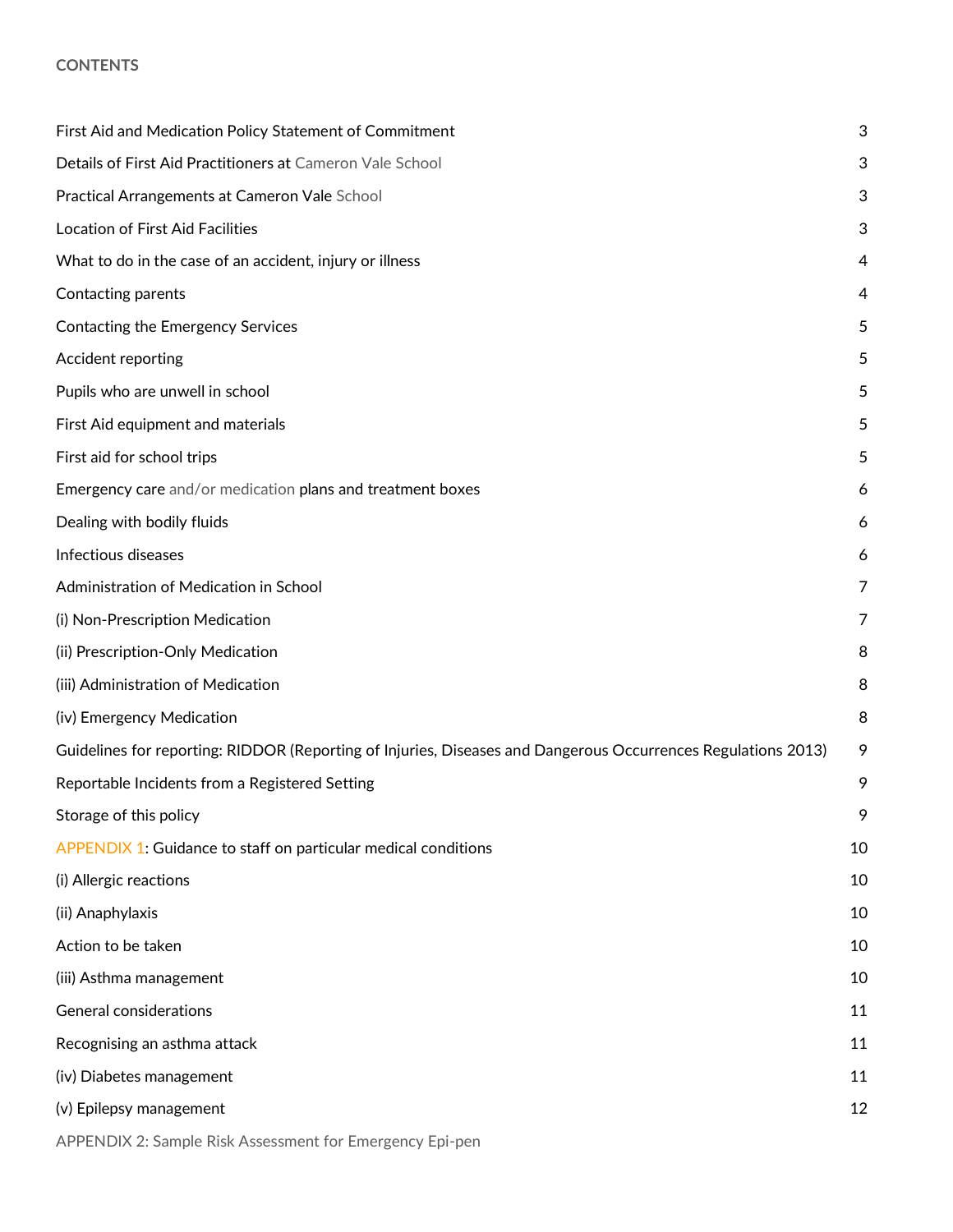APPENDIX 3: Needlestick Injuries APPENDIX 4: Head Injury policy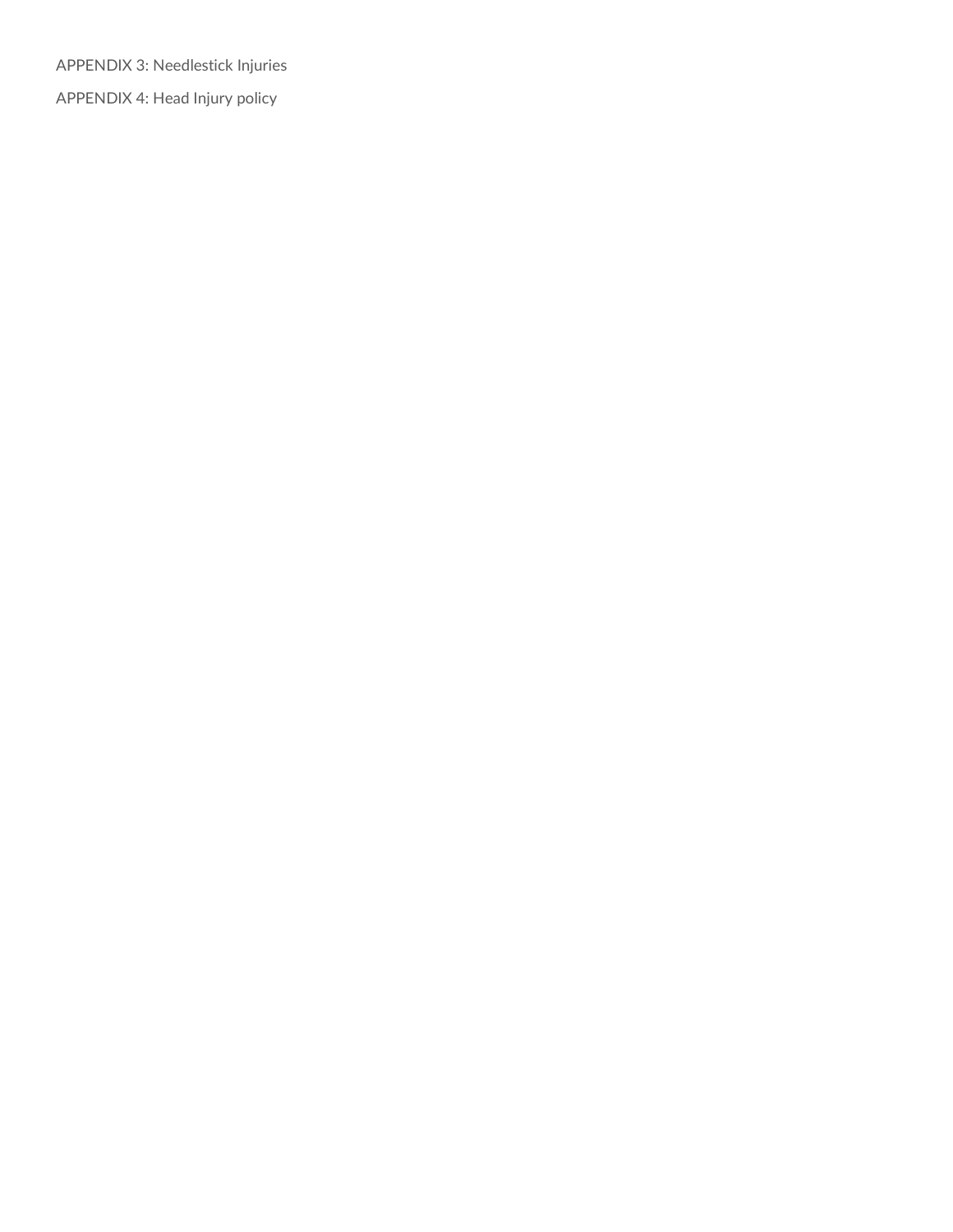## **FIRST AID AND MEDICATION POLICY STATEMENT OF COMMITMENT**

Cameron Vale School is committed to caring for, and protecting, the health, safety and welfare of its pupils, staff and visitors. Reference to the EYFS, includes all pupils in the EYFS from birth to aged five.

We confirm our adherence to the following standards at all times:

- To make practical arrangements for the provision of First Aid on our premises, during off-site sport and on school visits.
- To ensure that trained First Aid staff renew, update or extend their HSE approved qualifications at least every three years.
- To have a minimum of 2 trained First Aiders on each site at any one time, including a person with a paediatric first aid qualification whenever EYFS pupils are present. Such people will be able to responsibly deliver or organise emergency treatment.
- To ensure that a trained first aider accompanies every off-site visit and activity. In visits involving EYFS pupils, such a person will have a current paediatric first aid qualification.
- To record accidents and illnesses appropriately, reporting to parents and the Health & Safety Executive under the Reporting of Injuries, Diseases and Dangerous Occurrences Regulations (2013).
- To provide accessible first aid kits at various locations on site, along with a portable kit for trips, excursions and sport.
- To record and make arrangements for pupils and staff with specific medical conditions.
- To deal with the disposal of bodily fluids and other medical waste accordingly, providing facilities for the hygienic and safe practice of first aid.
- To contact the medical emergency services if they are needed, informing next of kin immediately in such a situation.
- To communicate clearly to pupils and staff where they can find medical assistance if a person is ill or an accident has occurred.
- To communicate clearly in writing to parents or guardians if a child has sustained a bump to the head at school, however minor, and to communicate in writing in relation to every instance of accident or first aid or the administration of medicine for pupils in EYFS.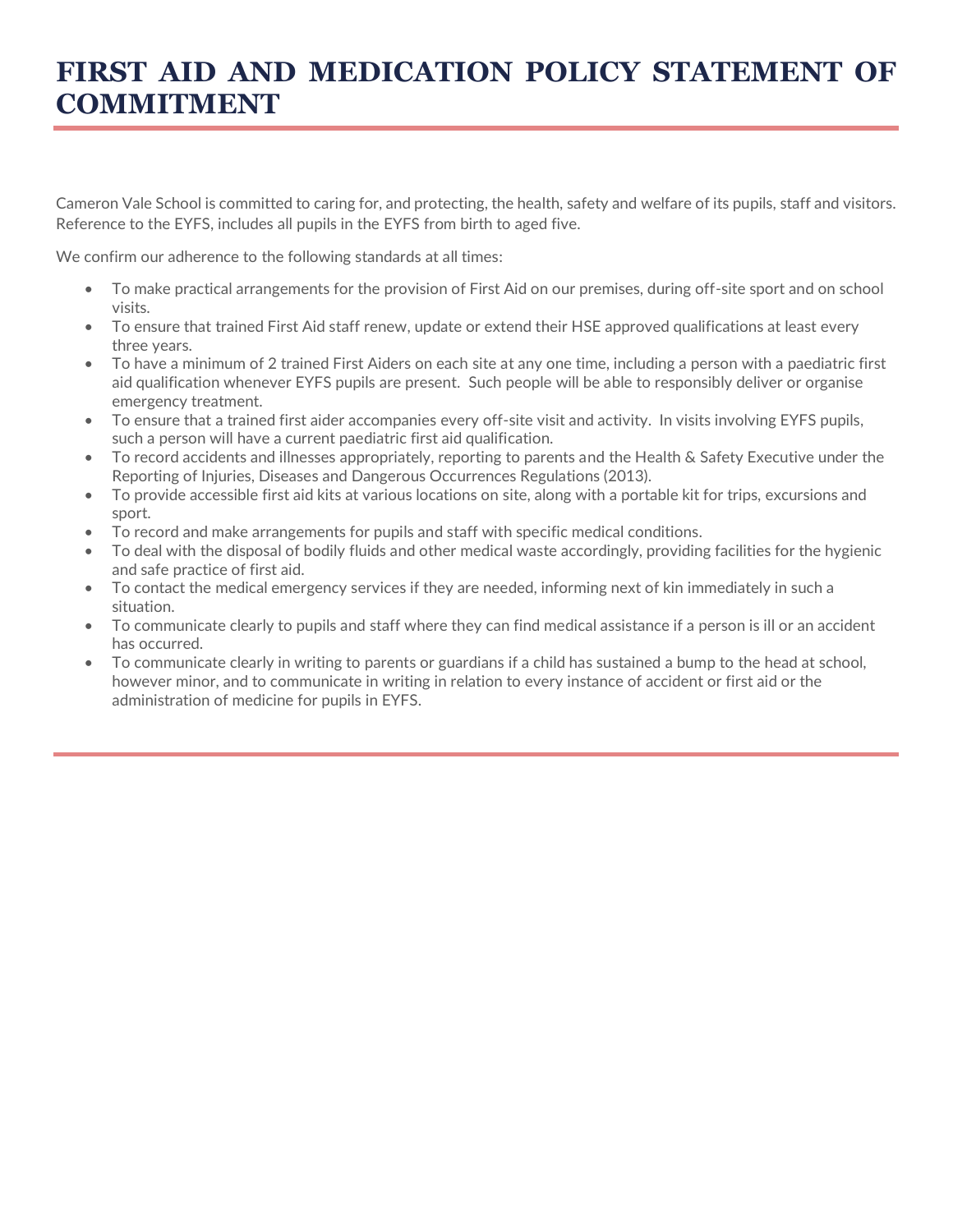## **DETAILS OF FIRST AID PRACTITIONERS AT CAMERON VALE SCHOOL**

| <b>Name</b>          | <b>Date</b><br>of<br><b>Training</b> | Qualification                                       | Provider                               | <b>Expiry Date</b> | Role                     |
|----------------------|--------------------------------------|-----------------------------------------------------|----------------------------------------|--------------------|--------------------------|
| Luisa Fulco          | October 2019                         | Level 3 Paediatric<br>First Aid                     | <b>ABC AID</b>                         | October 2022       | <b>EYFS</b> teacher      |
| Annie Worlledge      | <b>March 2020</b>                    | Full Paediatric First<br>Aid (12 Hour)              | Tigerlily First Aid<br><b>Training</b> | <b>March 2023</b>  | <b>Class Teacher</b>     |
| Sian Barraclough     | <b>March 2020</b>                    | Blended 12 Hour<br>Paediatric First Aid             | Tigerlily First Aid<br><b>Training</b> | <b>March 2023</b>  | Teaching<br>Assistant    |
| Chloe Dorrington     | <b>July 2020</b>                     | Blended 12 Hour<br>Paediatric First Aid             | First Aid for Life                     | <b>July 2023</b>   | Deputy Head              |
| Millie Kenworthy     | September<br>2020                    | Emergency<br>Paediatric First Aid                   | St<br>John's<br>Ambulance              | September 2023     | <b>Class Teacher</b>     |
| Rory Page            | October 2020                         | Blended 12 Hour<br>Paediatric First Aid             | Safe and Sound                         | October 2023       | PE Teacher               |
| <b>Jade Mayes</b>    | October 2020                         | <b>Full Paediatric First</b><br>Aid (12hr)          | Tigerlily First Aid<br><b>Training</b> | October 2023       | <b>Class Teacher</b>     |
| <b>Eddie Giffney</b> | May 2021                             | <b>Full Paediatric First</b><br>Aid (Blended 12 hr) | Tigerlily First Aid<br><b>Training</b> | May 2024           | Music Teacher            |
| Ania Ochocinska      | February 2022                        | 12 Hour Paediatric<br>First Aid                     | <b>Train Aid</b>                       | February 2025      | Teaching<br>Assistant    |
| <b>Tegan Pearce</b>  | <b>March 2022</b>                    | 12<br>Hour<br>Blended<br>Paediatric First Aid       | First Aid for Life                     | <b>March 2025</b>  | <b>Class Teacher</b>     |
| Jennifer Connelly    | <b>March 2022</b>                    | 12 Hour Paediatric<br>First Aid                     | <b>Train Aid</b>                       | <b>March 2025</b>  | <b>EYFS</b> practitioner |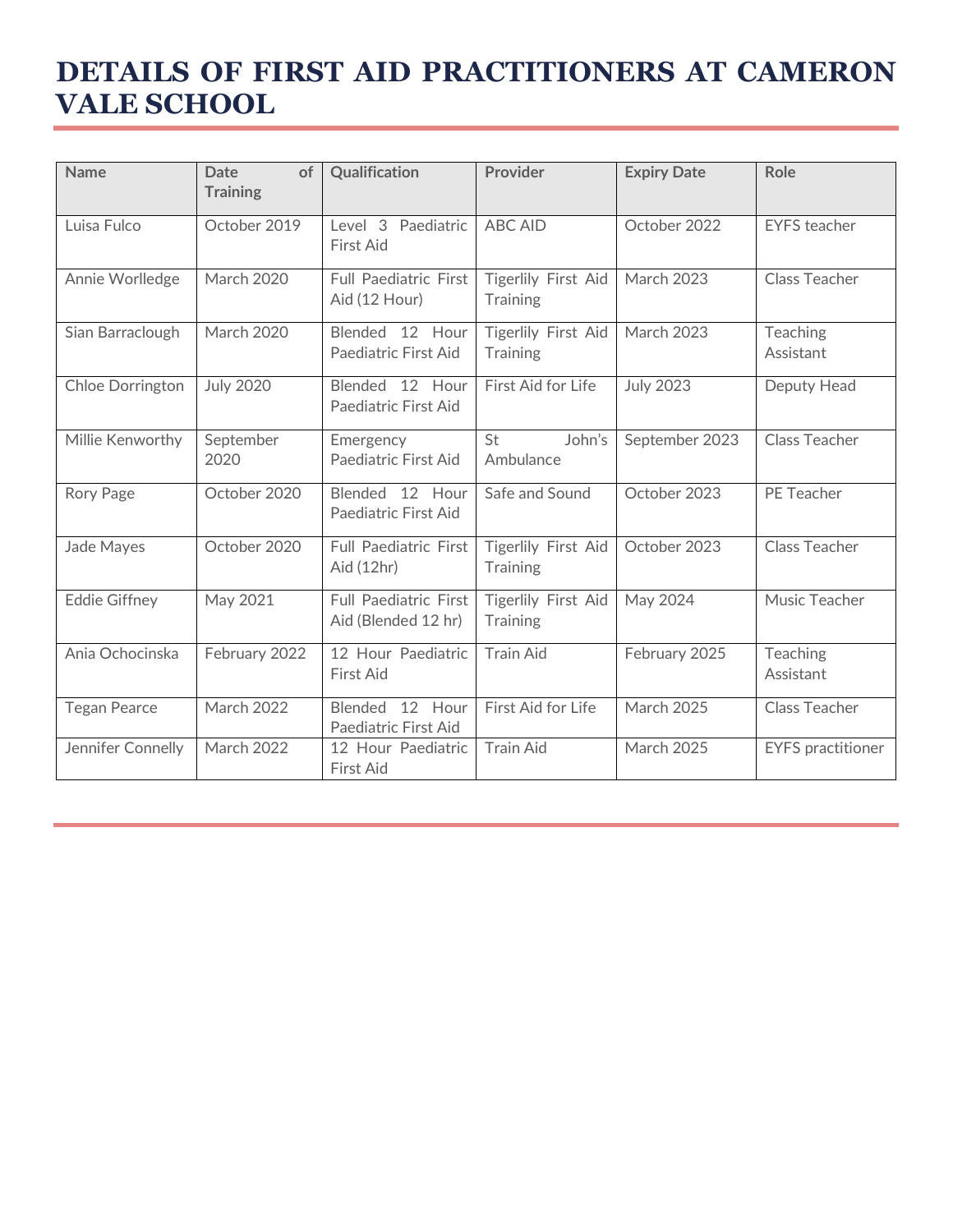## Location of First Aid Facilities

- The medical/sick room area is located in the staff room on the lower ground floor of the school for first aid treatment and for pupils or staff to rest/recover if feeling unwell. The accommodation provided may be used for other purposes at other times but it is always readily available to be used for medical purposes when needed.
- This includes a foldout bed, first aid supplies, a water supply and sink, an adjacent bathroom and hygiene supplies such as gloves and paper towels.
- A portable first aid kit is located in each classroom and must be taken on school visits.
- A portable first aid kit can also be found in the school office, hall, IT room, entrance hall and by the playground door.

## Responsibilities of the Trained First Aiders

- Provide appropriate care for pupils or staff who are ill or sustain and injury
- Record all accidents centrally in the School management information system / the accident book (to be found next to the playground door). Please refer to Appendix 4 regarding Head Injuries
- In the event of any injury to the head, however minor, ensure that a head bump note is sent home to parents/guardians and a copy placed in the pupil's online file.
- In the event of any accident or administration of first aid involving a pupil in EYFS, ensure that written or electronic communication is sent home to parents/guardians and a copy placed in the pupil's online file.
- Make arrangements with parents/guardians to collect children and take them home if they are deemed too unwell to continue the school day.
- Inform the Lead First Aider of all incidents where first aid has been administered.

#### **Responsibilities of the Lead First Aider – Chloe Dorrington**

- Ensure that all staff and pupils are familiar with the school's first aid and medical procedures.
- Ensure that all staff are familiar with measure to provide appropriate care for pupils with particular medical needs (e.g. Diabetic needs, Epi-pens, inhalers).
- Ensure that a list is maintained and available to staff of all pupils with particular medical needs and appropriate measures needed to care for them.
- Monitor and re-stock supplies and ensure that first aid kits are replenished.
- Ensure that the school has an adequate number of appropriately trained First Aiders.
- Co-ordinate First Aiders and arrange for training to be renewed as necessary.
- Maintain adequate facilities.
- Ensure that correct provision is made for pupils with special medical requirements both in school and on off-site visits.
- **On a monthly basis,** review First Aid records to identify any trends or patterns and report to the Health and Safety committee
- Fulfil the school's commitment to report to RIDDOR, as described below
- Liaise with managers of external facilities, such as the local sports facilities, to ensure appropriate first aid provision.
- Contact emergency medical services as required.
- Maintain an up-to-date knowledge and understanding of guidance and advice from appropriate agencies
- Replenish First Aid kits on a **termly basis**

## What to do in the case of an accident, injury or illness

A member of staff or pupil witnessing an accident, injury or illness should immediately contact a named trained first aider (see table above). The school office should be contacted if the location of a trained first aider is uncertain.

Any pupil or member of staff sustaining an injury whilst at school should be seen by a first aider who will provide immediate first aid and summon additional help as needed.

The pupil or member of staff should not be left unattended.

The first aider will organise an injured pupil's transfer to the designated medical area (staffroom) if possible and appropriate and to hospital in the case of an emergency.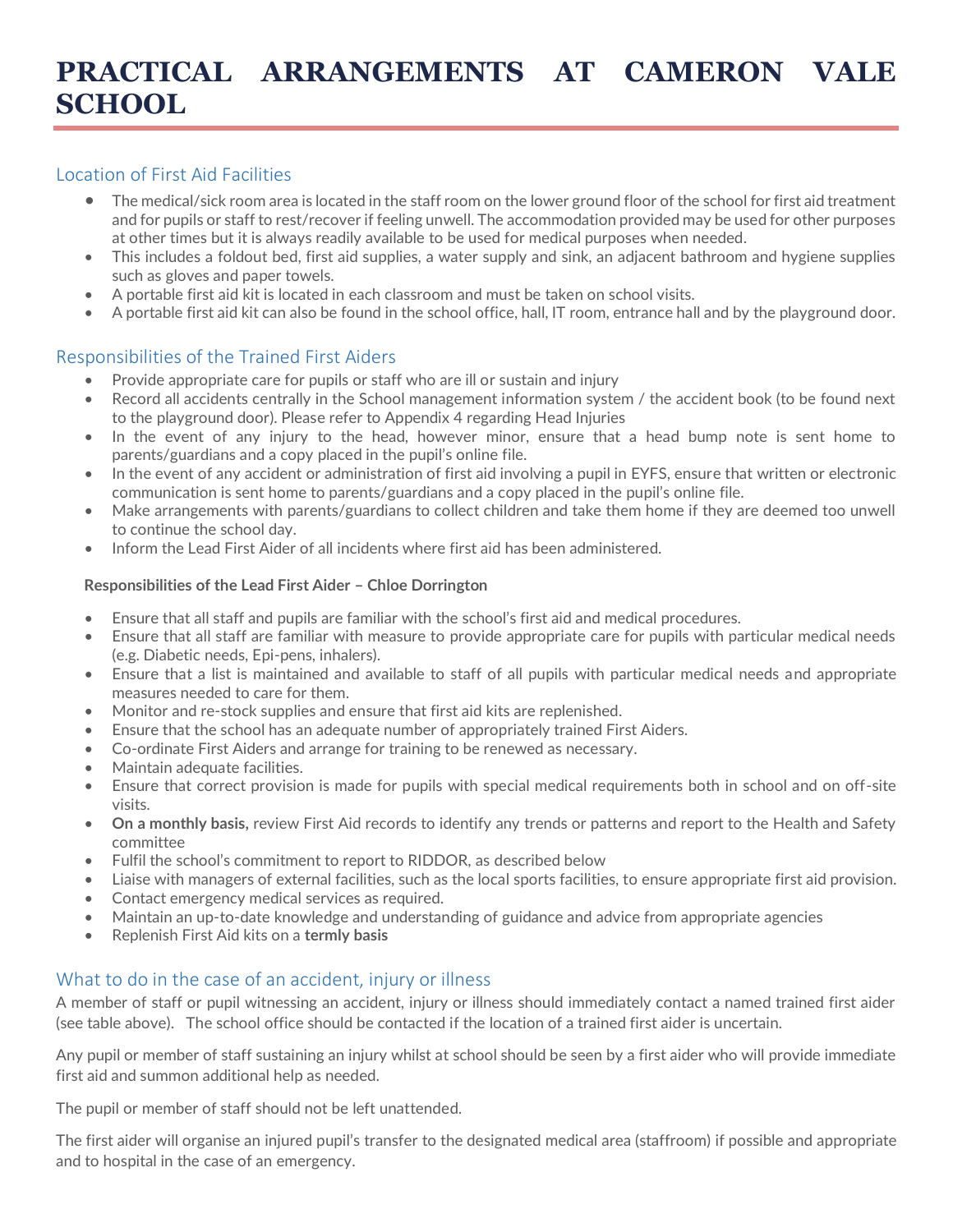Parents should be informed as necessary by telephone by the first aider or school secretary.

This will be followed up in writing and a record kept at school. A record of all accidents, injuries and the administration of first aid is maintained in the accident log.

In relation to a head injury, please refer to Appendix 4.

#### Contacting parents

Parents should be informed by telephone as soon as possible after an emergency or following a **serious/significant** injury including:

• Head injury (a head injury advice sheet should be given to any pupil who sustains a head injury) Available from the Lead First Aider

- Suspected sprain or fracture
- Following a fall from height
- Dental injury
- Anaphylaxis & following the administration of an Epi-pen
- Epileptic seizure
- Severe hypoglycaemia for pupils, staff or visitors with diabetes
- Severe asthma attack
- Difficulty breathing
- Bleeding injury
- Loss of consciousness
- If the pupil is generally unwell

If non-emergency transportation is required, an authorised taxi service will be used if parents are delayed. A member of staff will accompany the pupil until a parent arrives. Parents can be informed of smaller incidents at the end of the school day by the form teacher.

In the **EYFS, ALL** incidents must be communicated to the parents in writing and a copy placed in the child's file. A parent should sign the school copy agreeing that they have been notified.

#### Contacting the Emergency Services

An ambulance should be called for any condition listed above or for any injury that requires emergency treatment. Any pupil taken to hospital by ambulance must be accompanied by a member of staff until a parent arrives. All cases of a pupil becoming unconsciousness (not including a faint) or following the administration of an Epi-pen, must be taken to hospital.

#### Accident reporting

The accident log must be completed for any accident or injury occurring at school, at the local sports facilities, or on a school trip. This includes any accident involving staff or visitors. The accident log will be monitored by the Lead First Aider as certain injuries require reporting (RIDDOR requirements). Care should be taken that the accident log, whether hard copy or electronic, is stored securely so that it can be seen only by those who have authority to read it.

#### Pupils who are unwell in school

Any pupil who is unwell cannot be left to rest unsupervised in the sick room. If a pupil becomes unwell, a parent should be contacted as soon as possible by the Lead First Aider, the school secretary or the head teacher. In the event a parent is unavailable the school should attempt to contact the secondary contact.

Anyone not well enough to be in school should be collected as soon as possible by a parent. Staff should ensure that a pupil who goes home ill remembers to sign out at the school office.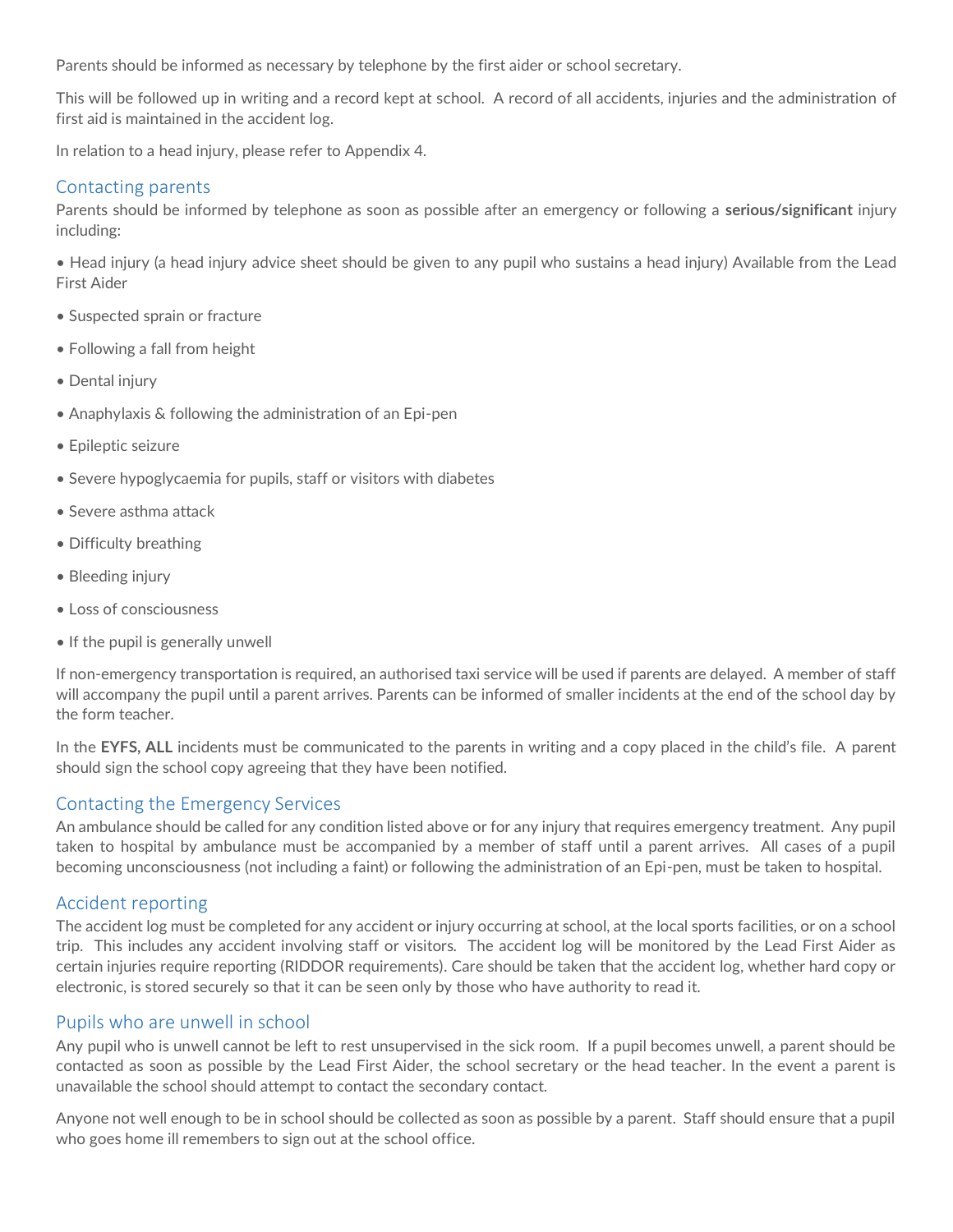If a child is unwell in the EYFS, the staff will follow the outline procedure below:

- Key person and person in charge to be informed
- Description of the symptoms/ problem to be relayed to the appropriate staff
- Key person to assess the child/ren and decide on appropriate action required.
- If the child is thought to have an infectious disease, has been sick or had diarrhoea or is deemed too unwell to attend the setting, the key person or senior staff will contact the child's parents/carers to ask them to collect the child.
- If the parents are unavailable emergency contact numbers will then be used
- Whilst the child is waiting for his/her parents they will be offered fluids and supported in a quiet or rest area

#### First Aid equipment and materials

The Lead First Aider is responsible for stocking and checking the first aid kits. Staff are asked to notify the Lead First Aider when supplies have been used in order that they can be restocked. The first aid boxes contain (based on HSE guidance:

| Guidance leaflet                                     | $\mathbf{1}$                   |
|------------------------------------------------------|--------------------------------|
| Sterile eye pads                                     | $\overline{2}$                 |
| Sterile eye wash                                     | $\overline{1}$                 |
| Triangular bandage                                   | $\mathbf{1}$                   |
| Sick bags                                            | $\overline{2}$                 |
| Emergency spillage compound                          | $\mathbf{1}$                   |
| Face shields                                         | $\mathbf 1$                    |
| Safety pins                                          | $1$ set                        |
| Roll of hypo-allergenic tape                         | $\mathbf{1}$                   |
| Scissors, rounded end                                | $\mathbf{1}$                   |
| Medium wound dressings (bandages)                    | $\overline{2}$                 |
| Adhesive wound dressings                             | 2 small, 2 medium              |
| Disposable gloves                                    | 2 sets                         |
| Gauze swabs to be used in place of cotton wool       | $\overline{2}$                 |
| <b>Finger bandages</b>                               | 2                              |
| Thermometer                                          | $\mathbf{1}$                   |
| Ice packs                                            | $\overline{2}$                 |
| Individually wrapped sterile wipes                   | 8 (approx.)                    |
| Sterile adhesive dressings, assorted size (plasters) | 15 (approx.) (large and small) |
| Foil blanket                                         | $\mathbf 1$                    |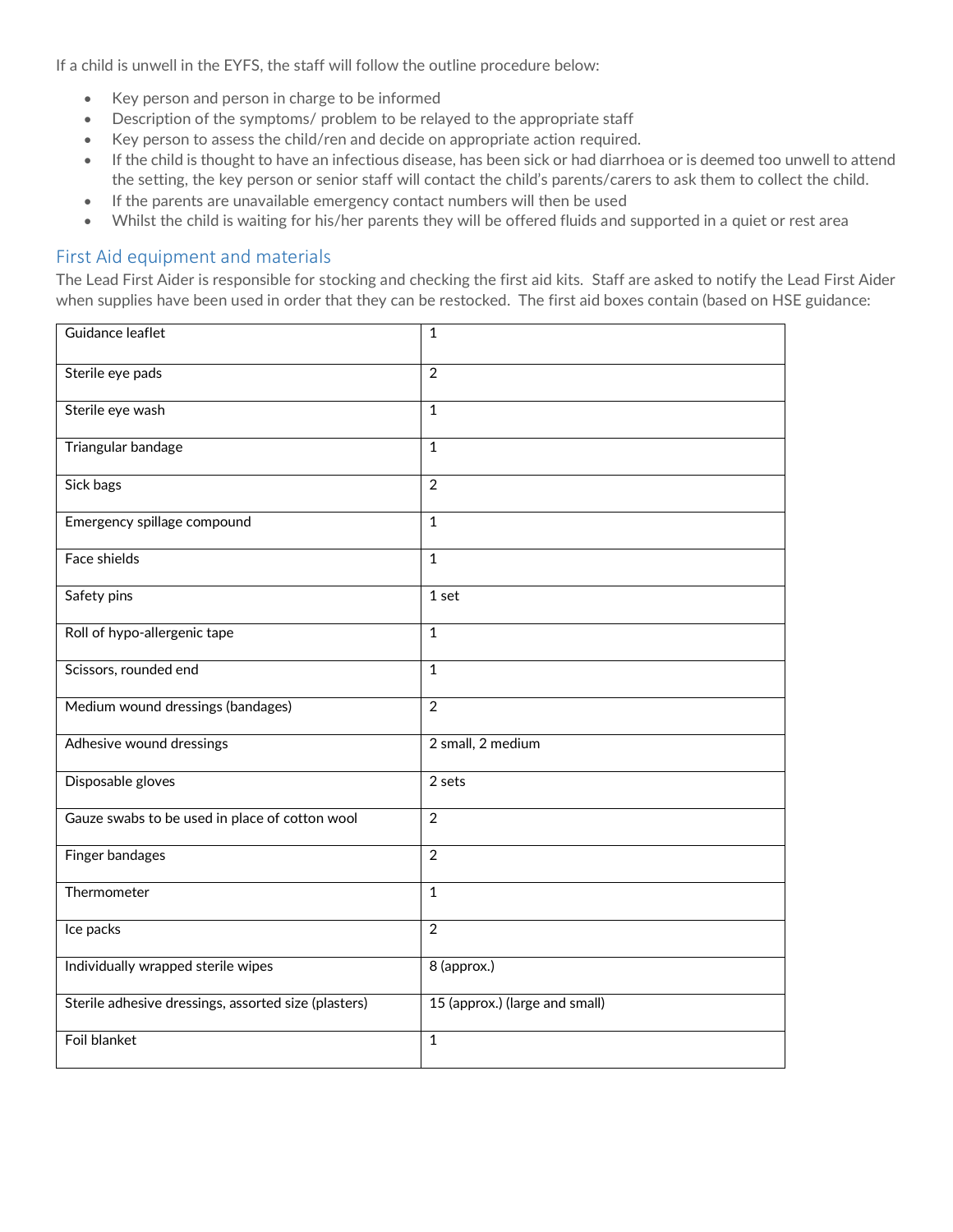| First aid kits are kept in the following locations in school: |  |  |  |  |
|---------------------------------------------------------------|--|--|--|--|
|---------------------------------------------------------------|--|--|--|--|

| Location                         | Contents                                   | Further information                                                             |
|----------------------------------|--------------------------------------------|---------------------------------------------------------------------------------|
| <b>EYFS to Year 6 Classrooms</b> | First Aid Kit<br>Children's medication box | These are taken by Class Teachers off-<br>site for trips and Physical Education |
| <b>School Office</b>             | First Aid Kit<br>Sports First Aid Kit      | Non-prescription medicines and ice<br>packs                                     |
| <b>Hall</b>                      | First Aid Kit                              | First Aid Kit includes eye wash*                                                |
| <b>IT Room</b>                   | First Aid Kit                              | First Aid Kit includes eye wash*                                                |
| <b>Entrance Hall</b>             | First Aid Kit                              | First Aid Kit includes eye wash*                                                |
| Playground (by door)             | First Aid Kit                              | First Aid Kit includes eye wash*                                                |
| <b>Staff Room</b>                | First Aid Kit                              | First Aid Kit includes eye wash*                                                |
| <b>Medical Room</b>              | First Aid Kit                              | First Aid Kit includes eye wash*                                                |

## First aid for school trips

The trip organiser must ensure that at least one adult accompanying the trip has an appropriate first aid qualification (paediatric certificate for trips involving EYFS pupils) and undertake a risk assessment to ensure an appropriate level of first aid cover, with reference to the educational visits policy, which includes further guidance. A First Aid kit for school trips must be collected **from the individual classroom**. This must be returned **to the individual classroom** for replenishing on return. Any accidents/injuries must be reported to the Lead First Aider and to parents and documented in the accident book in accordance with this policy. RIDDOR guidelines for reporting accidents must be adhered to. For any major accident or injury, the appropriate health and safety procedure must be followed. The person responsible for completing a RIDDOR report is the Headteacher.

#### **Emergency care and/or medication plans and treatment boxes**

The Lead First Aider ensures that staff are made aware of any pupil with an emergency care plan. These care plans are displayed in the **staff room.** A copy is also kept in the **main office.** Pupils with a serious medical condition will have an emergency care plan drawn up and agreed by the Lead First Aider, parents and, where appropriate, the child's doctor. Emergency treatment boxes must always be taken if the pupil is out of school. The boxes are kept in the **child's classroom and the school office**.

Pupils using crutches or having limited mobility - Parents must inform the school of the nature of injury and the anticipated duration of immobility. The form tutor will arrange for a 'class partner' to carry books, open doors etc. Information about the condition will be discussed in staff meetings to enable teachers to be fully aware of the pupil's needs. Arrangements will be made for the pupil to arrive/leave lessons early to allow for a safe transfer around school. Parents must inform the school of any particular difficulties.

If a pupil has either temporary or ongoing limited mobility, the school will consider whether the pupil requires a personal evacuation plan, for implementation in fire drills and similar occasions. If this is the case, the Lead First Aider will ensure that a plan is drawn up, taking advice from parents and healthcare professionals, as appropriate, and will ensure that relevant staff are trained in its implementation.

## Dealing with bodily fluids

In order to maintain protection from disease, all bodily fluids should be considered infected. To prevent contact with bodily fluids the following guidelines should be followed.

- When dealing with any bodily fluids wear disposable gloves.
- Wash hands thoroughly with soap and warm water after the incident.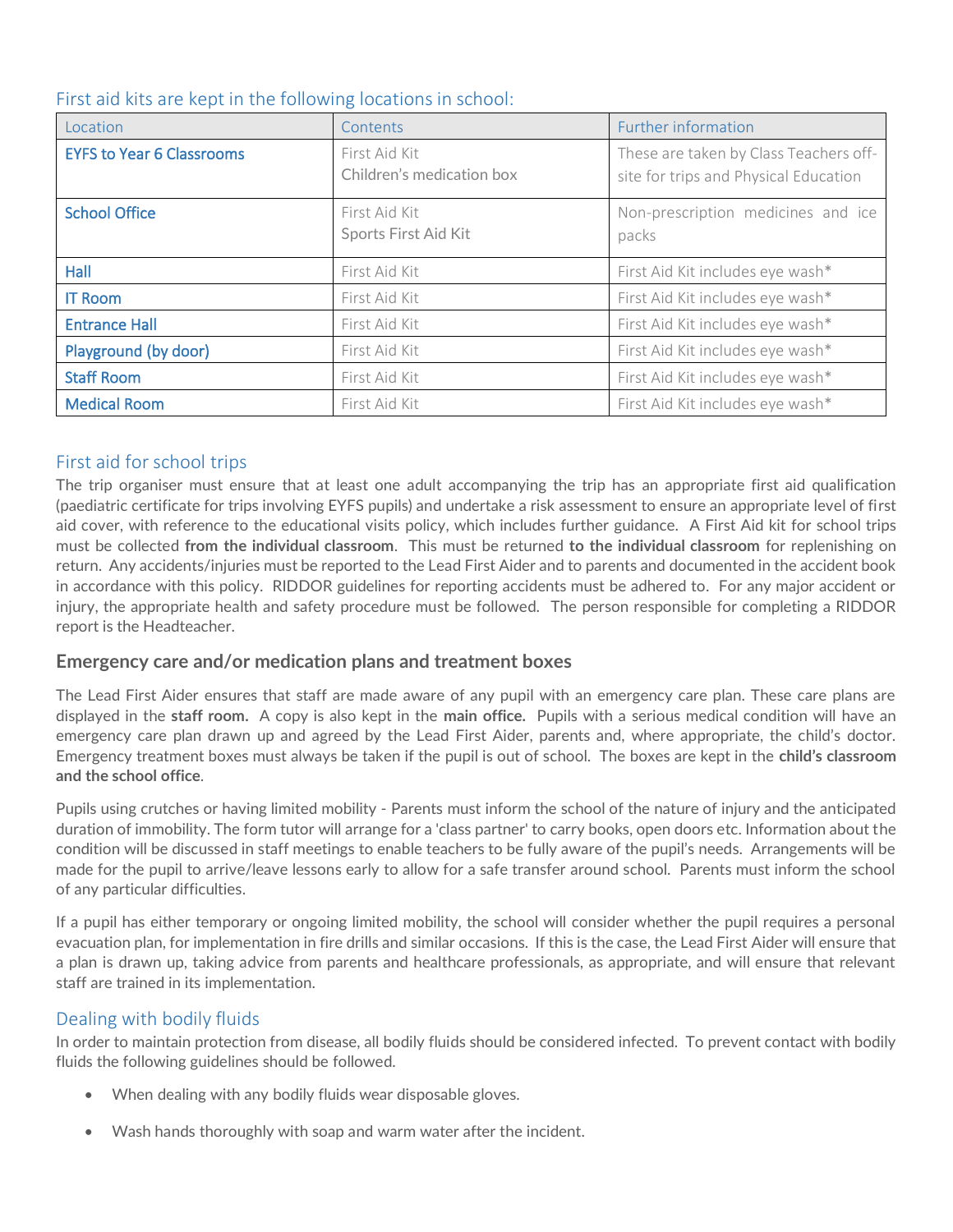- Keep any abrasions covered with a plaster.
- Spills of the following bodily fluids must be cleaned up immediately.
- Bodily fluids include:
	- o Blood, Faeces, Urine, Nasal and eye discharges, Saliva, Vomit

#### **Process**

- Disposable towels should be used to soak up the excess, and then the area should be treated with a disinfectant solution
- Never use a mop for cleaning up blood and bodily fluid spillages
- All contaminated material should be disposed of in a yellow clinical waste bag (available in all 1st aid boxes) then placed in the waste bin in the staff room.
- Avoid getting any bodily fluids in your eyes, nose, mouth or on any open sores.
- If a splash occurs, wash the area well with soap and water or irrigate with copious amounts of saline.

Please refer also to Appendix 3 with reference to needlestick injuries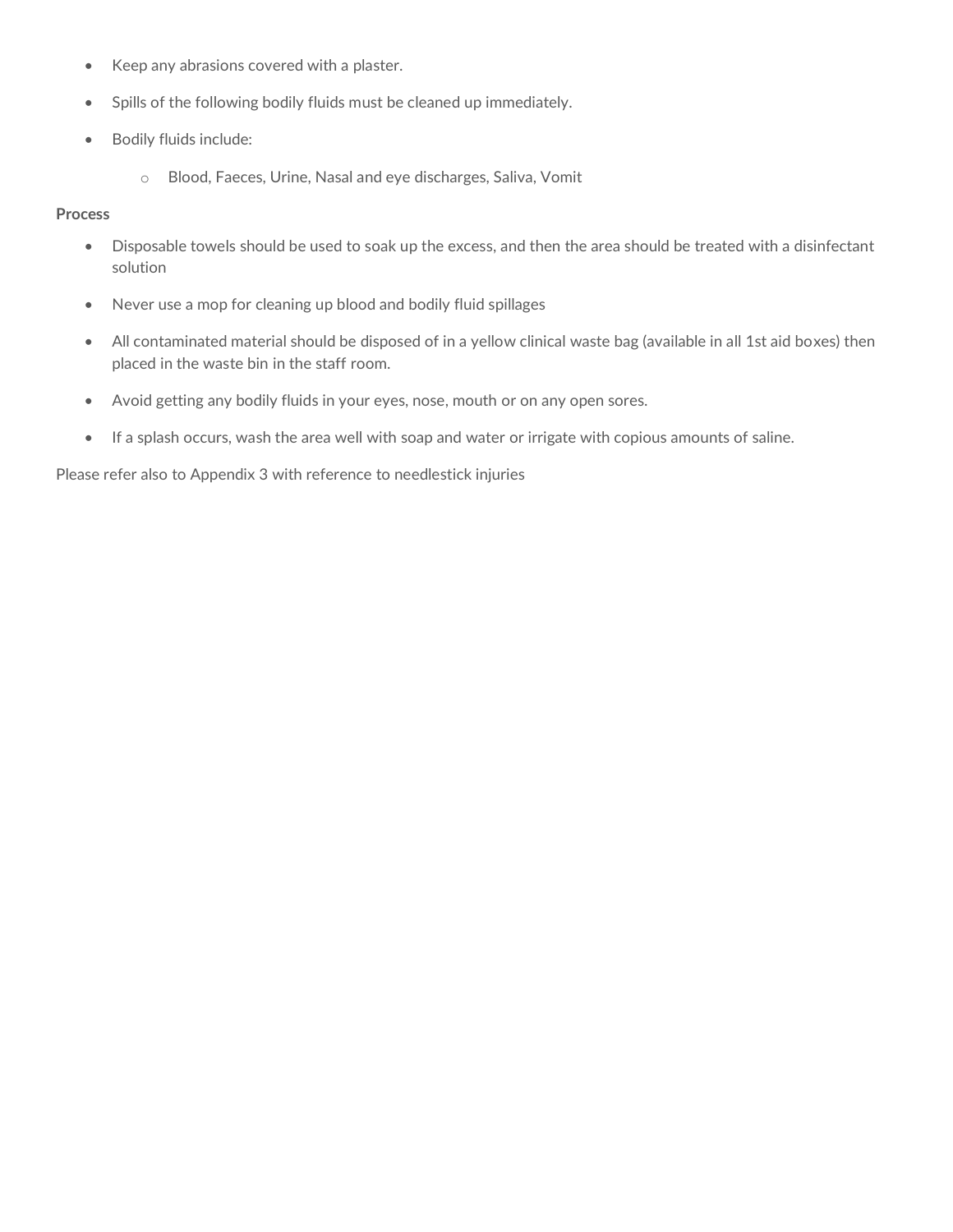# **INFECTIOUS DISEASES**

If a child is suspected of having an infectious disease advice should be sought from the Lead First Aider who will follow the Public Health England guidelines below to reduce the transmission of infectious diseases to other pupils and staff:

| <b>ILLNESS</b>        | <b>PERIOD OF EXCLUSION</b>    | <b>COMMENTS</b>                                                  |
|-----------------------|-------------------------------|------------------------------------------------------------------|
| Chickenpox            | 5 days from onset of rash     | Pregnant women up to 20 weeks and those in last 3 weeks of       |
|                       |                               | pregnancy should inform their midwife that they have been        |
|                       |                               | in contact with chickenpox.                                      |
|                       |                               | Any children being treated for cancer or on high doses of        |
|                       |                               | steroids should also seek medical advice.                        |
| <b>German Measles</b> | For 5 days from onset of rash | Pregnant women should inform their midwife about contact         |
| Impetigo              | Until lesions are crusted or  | Antibiotic treatment by mouth may speed healing                  |
|                       | healed                        |                                                                  |
| Measles               | 5 days from onset of rash     | Any children being treated for cancer or on high doses of        |
|                       |                               | steroids must seek medical advice                                |
| <b>Scabies</b>        | Until treatment has been      | Two treatments one week apart for cases. Treatment should        |
|                       | commenced                     | include all household members and any other very close           |
|                       |                               | contacts                                                         |
| <b>Scarlet Fever</b>  | 5 days after commencing       | Antibiotic treatment recommended                                 |
|                       | antibiotics                   |                                                                  |
| Slapped<br>Cheek      | None                          | Pregnant women up to 20 weeks must inform their midwife          |
| Syndrome              |                               | about contact                                                    |
| Diarrhoea<br>and      | 48 hours from last episode of | Exclusion from swimming may be needed                            |
| vomiting              | diarrhoea or vomiting         |                                                                  |
|                       |                               | In EYFS, children's nappies will be individually monitored. If a |
|                       |                               | child is displaying obvious sickness and diarrhoea they will be  |
|                       |                               | sent home. However, loose nappies will be monitored and          |
|                       |                               | after 2 loose nappies, parents will be notified and asked to     |
|                       |                               | take the child home. For Older Children, with obvious            |
|                       |                               | sickness and/or diarrhoea, the parents/carers will be            |
|                       |                               | contacted and asked to collect them immediately.                 |
|                       |                               |                                                                  |
| <b>Hepatitis A</b>    | Exclusion may be necessary    | Consult Public Health England                                    |
| Meningococcal         | Until recovered               | Communicable disease control will give advice on any             |
| meningitis            |                               | treatment needed and identify contact requiring treatment.       |
|                       |                               | No need to exclude siblings or other close contacts.             |
| Viral Meningitis      | Until fully recovered         | Milder illness                                                   |
| Threadworms           | None                          | Treatment is recommended for the pupil and family members        |
| Mumps                 | 5 days from onset of swollen  |                                                                  |
|                       | glands                        |                                                                  |
| <b>Head Lice</b>      | None once treated             | Treatment is recommended for the pupil and close contacts        |
|                       |                               | if live lice are found                                           |
| Conjunctivitis        | None                          | Children do not usually need to stay off school with             |
|                       |                               | conjunctivitis if they are feeling well. If, however, they are   |
|                       |                               | feeling unwell with conjunctivitis they should stay off school   |
|                       |                               | until they feel better                                           |
| Influenza             | Until fully recovered         |                                                                  |
| Cold sores            | None                          | Avoid contact with the sores                                     |
| Warts, verrucae       | None                          | Verrucae should be covered in swimming pools, gymnasiums         |
|                       |                               | and changing rooms                                               |
| Glandular fever       | None                          |                                                                  |
| Tonsillitis           | None                          |                                                                  |
|                       |                               |                                                                  |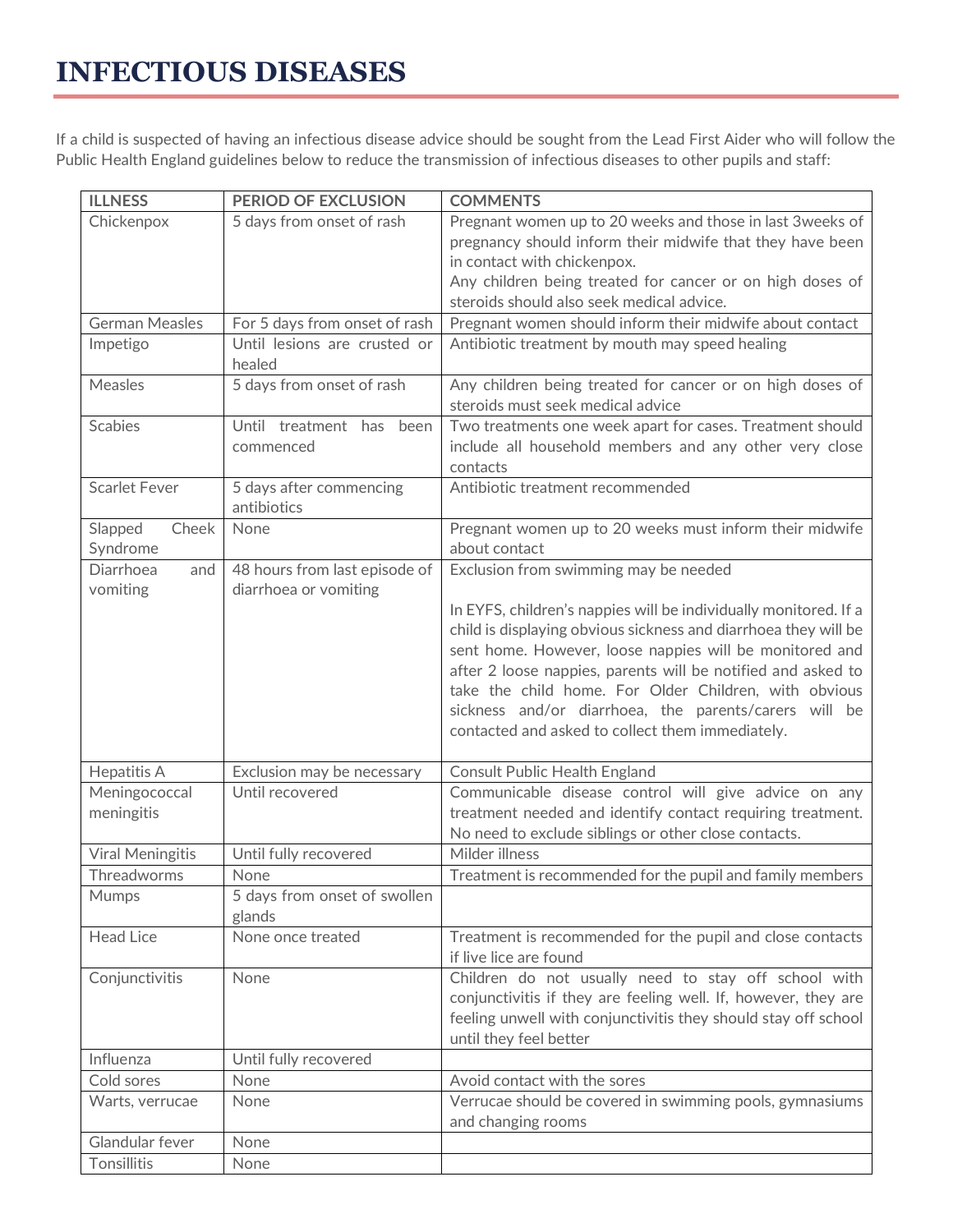# **ADMINISTRATION OF MEDICATION IN SCHOOL**

- The school aims to support as far as possible, and maintain the safety of, pupils who require medication during the school day.
- However, it should be noted that:
	- $\circ$  No child should be given any medication without their parent's written consent.
	- o No Aspirin products are to be given to any pupil at school, unless prescribed by a doctor

Parents must be given written confirmation of any medication administered at school, a copy of which will be kept on the pupil's file. Proformas for this are available from the school office, in addition parents can give blanket permission for the use of non-prescription children's dosage medicines at the start of the school year

Children will need to take medication during the school day e.g. antibiotics. However, wherever possible the timing and dosage should be arranged so that the medication can be administered at home. Medicines should only be taken at school when essential; that is where it would be detrimental to a child's health if the medicine were not administered during the school day.

## (i) Non-Prescription Medication

These are only to be administered by the Lead First Aider or a designated person if they have agreed to this extension of their role and have been appropriately trained.

A teacher may administer non-prescription medication on a residential school trip provided that written consent\* has been obtained in advance. This may include travel sickness pills or pain relief.

All medication administered must be documented, signed for and parents informed in writing.

\* Parents are asked to complete a consent form at the start of the academic year to cover the administration of nonprescription medicines when deemed necessary by a school first aider, this includes EYFS children, provided that parents are contacted immediately before the administration of the medication. In all cases which rely on such on-going consent, parents must be informed in writing / electronically on the same day or as soon as is reasonably practicable, that the administration of medication has taken place.

## (ii) Prescription-Only Medication

Prescribed medicines may be given to a pupil by the Lead First Aider or a designated person if they have agreed to this extension of their role and have been appropriately trained. Written consent must be obtained from the parent or guardian, clearly stating the name of the medication, dose, frequency and length of course. The school will accept medication from parents only if it is in its original container, is in date, with the original dosage instructions and labelled with the child's name. Prescription medicines will not be administered unless they have been prescribed for the child by a doctor, dentist, nurse or pharmacist. Medicines containing aspirin will be given only if prescribed by a doctor.

A form for the administration of medicines in school is available from the **Lead First Aider, the school office and from the website.**

#### (iii) Administration of Medication

Any member of staff administering medication should be trained to an appropriate level, this includes specific training e.g. use of Epi-pens

- The medication must be checked before administration by the member of staff confirming the medication name, pupil name, dose, time to be administered and the expiry date.
- It is advisable that a second adult is present when administering medicine to any child.
- Wash hands.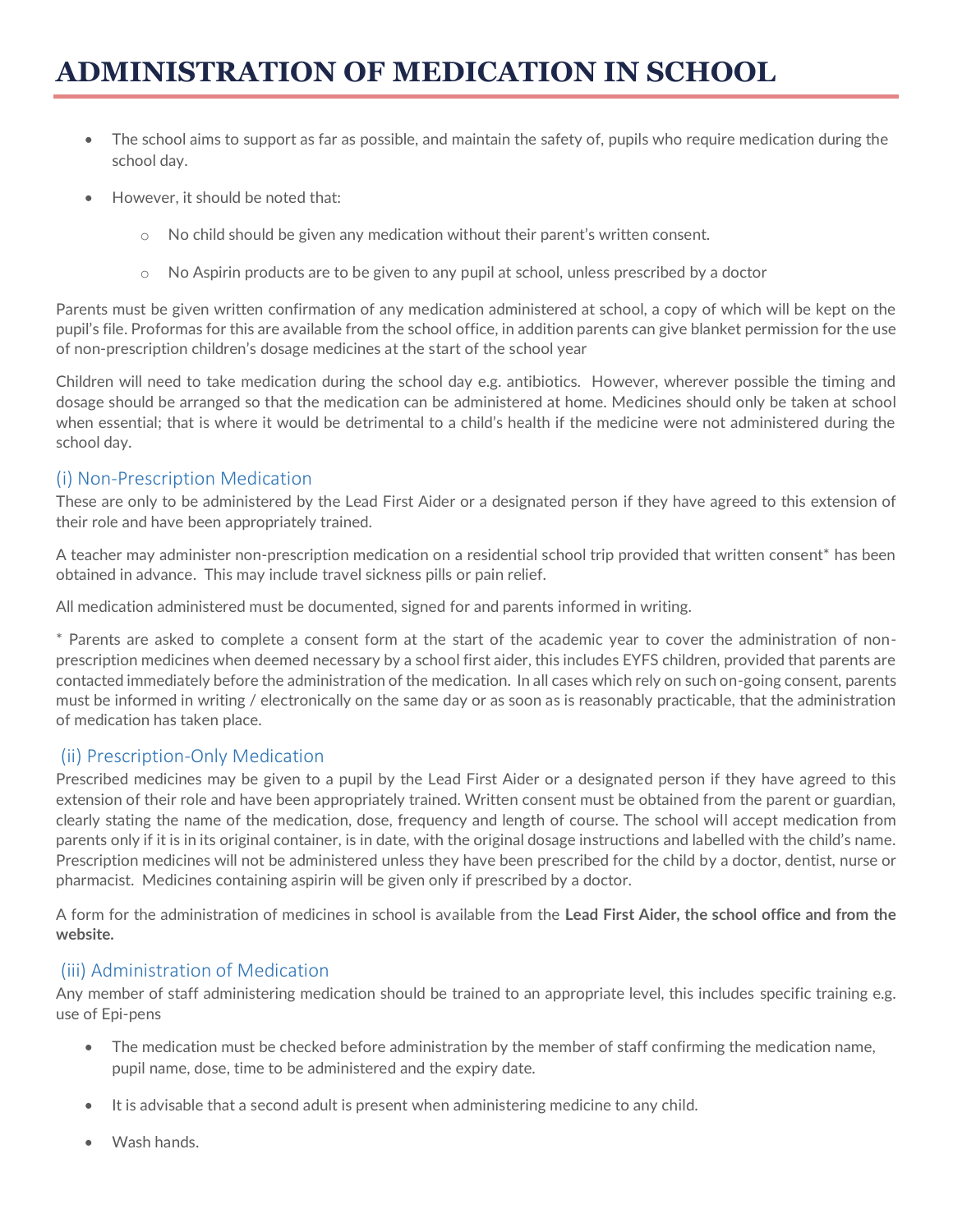- Confirm that the pupil's name matches the name on the medication
- Explain to the pupil that his or her parents have requested the administration of the medication.
- Document any refusal of a pupil to take medication.
- Document, date and sign for what has been administered.
- Complete the form which goes back to parents
- Ensure that the medication is correctly stored in the office in the locked medication drawer, out of the reach of pupils.
- Antibiotics and any other medication which requires refrigeration should be stored in the fridge in the school office in a clearly labelled medication container. All medication should be clearly labelled with the pupil's name and dosage.
- Parents should be asked to dispose of any out of date medication.
- At the end of the school year:
	- o all medication should be returned to parents
	- $\circ$  any remaining medication belonging to children should be disposed of via a pharmacy or GP surgery.
- Used needles and syringes must be disposed of in the sharps box kept in the sick room.

### (iv) Emergency Medication

It is the parents' responsibility to inform the school of any long-term medical condition that may require regular or emergency medication to be given. In these circumstances a health care plan may be required and this will be completed and agreed with parents and, where relevant, the child's GP.

## v) Emergency Asthma Inhalers and Emergency Adrenaline Auto-injectors (Epi-pens)

For a number of years, it has been possible for schools to keep emergency asthma inhalers to cover the eventuality of a pupil's inhaler being lost or running out during school time. Since October 2017, this provision has been extended to enable schools also to keep emergency Epi-pens. This provision enables schools to purchase Epi-pens, without a prescription, for emergency use on children who are at risk of anaphylaxis but whose own device is not available or not working. The school has decided at this point that such an option would not significantly enhance the school's provision. However, the situation will be kept under review and the school will consider the matter again should circumstances change.

Further information can be found on this website: [https://www.gov.uk/government/publications/using-emergency](https://www.gov.uk/government/publications/using-emergency-adrenaline-auto-injectors-in-schools)[adrenaline-auto-injectors-in-schools](https://www.gov.uk/government/publications/using-emergency-adrenaline-auto-injectors-in-schools)

## **Guidelines for reporting: RIDDOR (Reporting of Injuries, Diseases and Dangerous Occurrences Regulations 2013)**

By law any of the following accidents or injuries to pupils, staff, visitors, members of the public or other people not at work requires notification to be sent to the Health and Safety executive by phone, fax, email or letter. The member of staff with responsibility for overseeing RIDDOR reporting is the Headteacher.

In relation to pupils, the list of reportable incidents is less extensive, since the school needs to take into consideration whether the accident is part of the "rough and tumble" of the activity being undertaken, or whether it is as a result of a shortcoming. Further guidance on this aspect of reporting can be found in the HSE guidance "Incident reporting in schools", which can be found here:

## <http://www.hse.gov.uk/pubns/edis1.pdf>

Major injuries from schedule 1 of the regulations: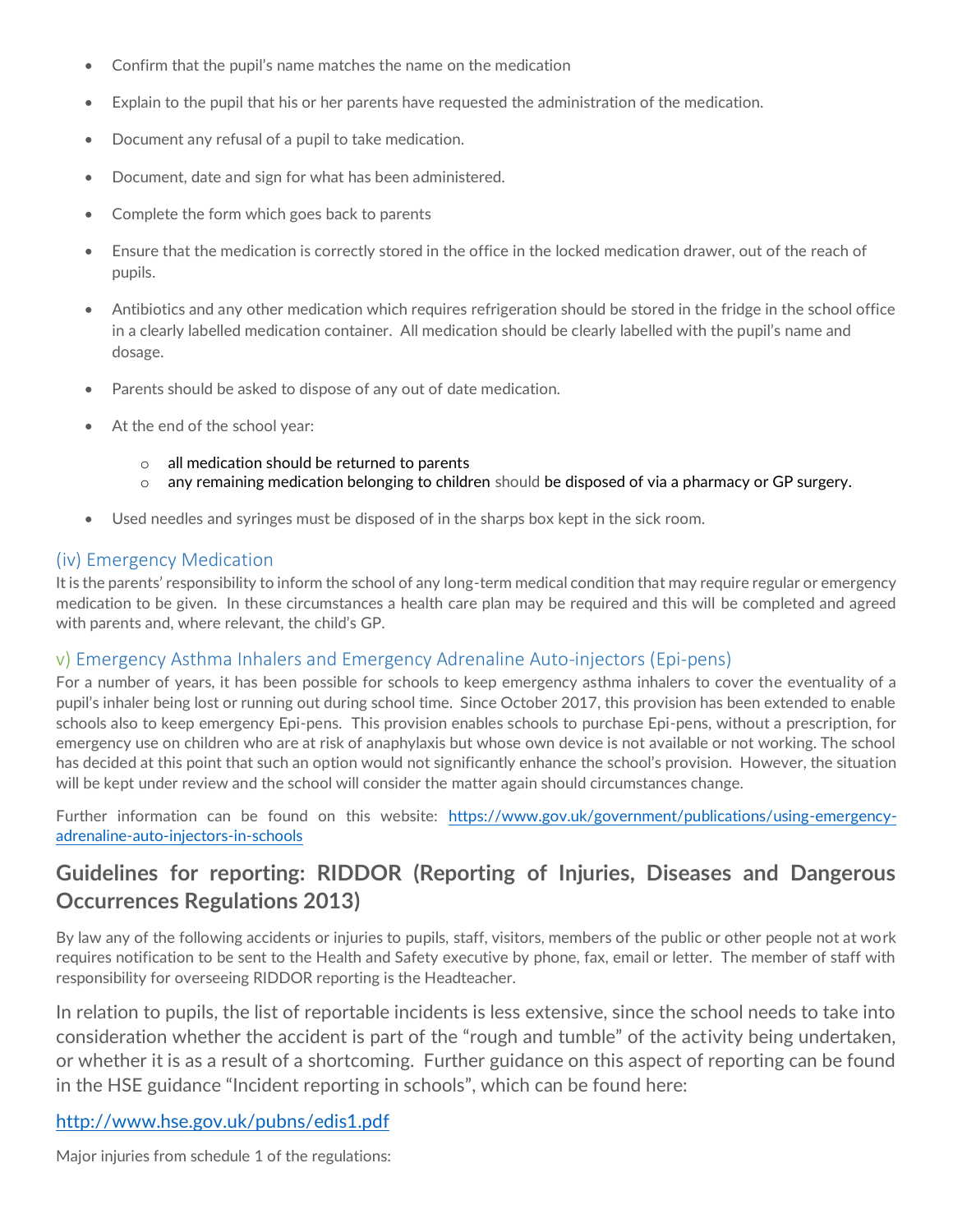- 1. Any fracture, other than to the fingers, thumbs or toes.
- 2. Any amputation.
- 3. Dislocation of the shoulder, hip, knee or spine.
- 4. Loss of sight (whether temporary or permanent)
- 5. A chemical or hot metal burn to the eye or any penetrating injury to the eye.
- 6. Any injury resulting from an electric shock or electrical burn (including any electrical burn caused by arcing or arcing products, leading to unconsciousness or requiring resuscitation or admittance to hospital for more than 24 hours.
- 7. Any other injury leading to hypothermia, heat induced illness or to unconsciousness requiring resuscitation or admittance to hospital for more than 24 hours
- 8. Any other injury lasting over 3 days
- 9. Loss of consciousness caused by asphyxia or by exposure to a harmful substance or biological agent.
- 10. Either of the following conditions which result from the absorption of any substance by inhalation, ingestion or through the skin:
	- a. Acute illness requiring medical treatment; or
	- b. Loss of consciousness
- 11. Acute illness which requires medical treatment where there is reason to believe that this resulted from exposure to a biological agent or its toxins or infected material.
- 12. Death
- 13. A specified dangerous occurrence, where something happened which did not result in an injury, but could have done.

Further information on RIDDOR reporting requirements can be found on the RIDDOR website; <http://www.hse.gov.uk/riddor/>

#### **Storage of this policy**

A copy of this policy is available on the school website and also in the **staff room** and **school office**.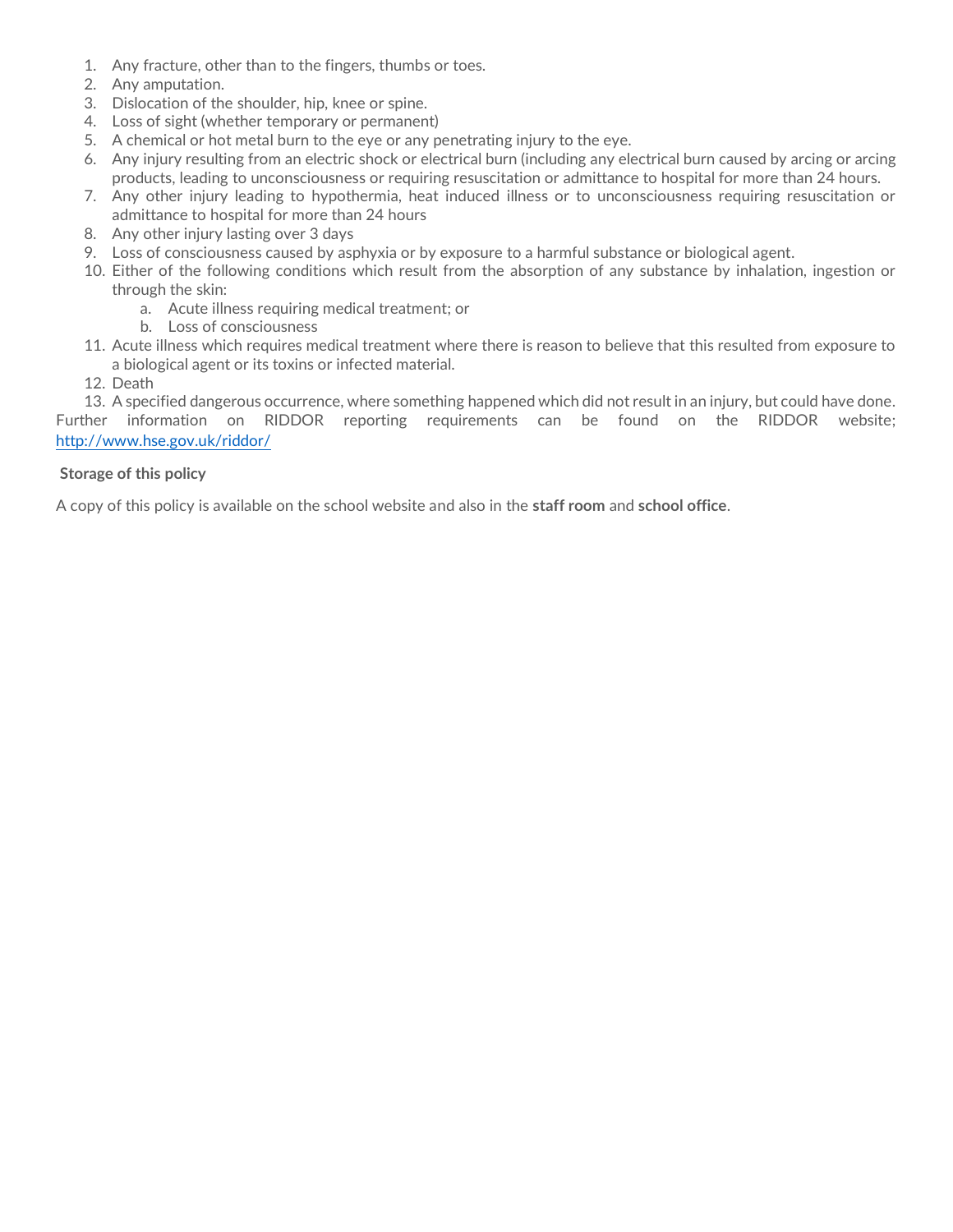## APPENDIX 1: Guidance to staff on particular medical conditions

## (i) Allergic reactions

Symptoms and treatment of a mild allergic reaction:

- Rash
- Flushing of the skin
- Itching or irritation

If the pupil has a care plan, follow the guidance provided and agreed by parents. Administer the prescribed dose of antihistamine to a child who displays these mild symptoms only. Make a note of the type of medication, dose given, date, and time the medication was administered. Complete and sign the appropriate medication forms, as detailed in the policy. Observe the child closely for 30 minutes to ensure symptoms subside.

#### (ii) Anaphylaxis

Symptoms and treatment of Anaphylaxis:

- Swollen lips, tongue, throat or face
- Nettle type rash
- Difficulty swallowing and/or a feeling of a lump in the throat
- Abdominal cramps, nausea and vomiting
- Generalised flushing of the skin
- Difficulty in breathing
- Difficulty speaking
- Sudden feeling of weakness caused by a fall in blood pressure
- Collapse and unconsciousness

When someone develops an anaphylactic reaction the onset is usually sudden, with the following signs and symptoms of the reaction progressing rapidly, usually within a few minutes.

#### Action to be taken

- 1. Send someone to call for a paramedic ambulance and inform parents. Arrange to meet parents at the hospital.
- 2. Send for the named emergency box.
- 3. Reassure the pupil help is on the way.
- 4. Remove the Epi-pen from the carton and pull off the grey safety cap.
- 5. Place the black tip on the pupil's thigh at right angles to the leg (there is no need to remove clothing).
- 6. Press hard into the thigh until the auto injector mechanism functions and hold in place for 10 seconds.
- 7. Remove the Epi-pen from the thigh and note the time.
- 8. Massage the injection area for several seconds.
- 9. If the pupil has collapsed lay him/her on the side in the recovery position.
- 10. Ensure the paramedic ambulance has been called.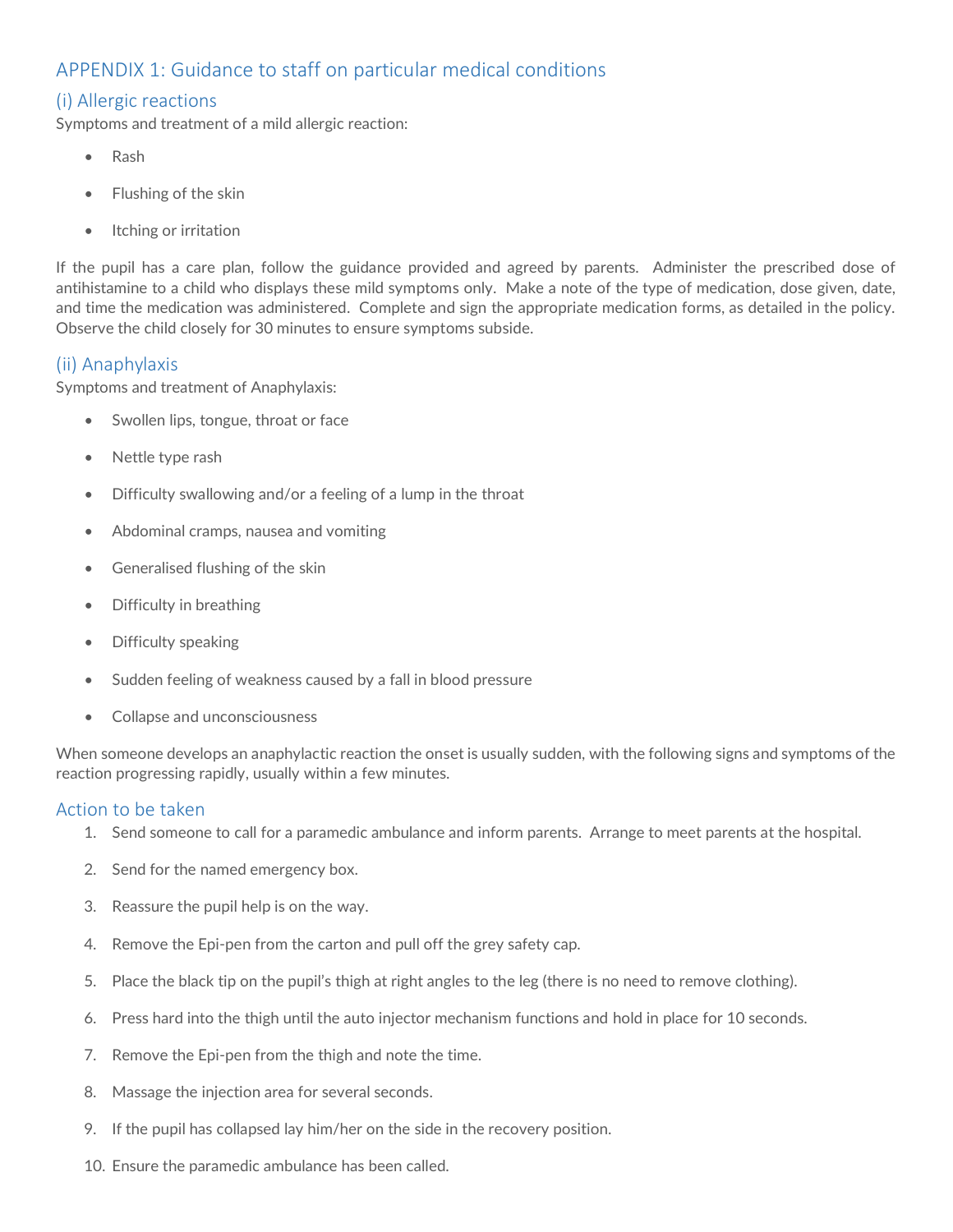- 11. Stay with the pupil.
- 12. Steps 4-8 maybe repeated if no improvement in 5 minutes with a second Epi-pen if you have been instructed to do so by a doctor.

**REMEMBER** Epi-pens are not a substitute for medical attention, if an anaphylactic reaction occurs and you administer the Epi-pen the pupil must be taken to hospital for further checks.

Epi-pen treatment must only be undertaken by staff who have received specific training.

#### (iii) Asthma management

The school recognises that asthma is a serious but controllable condition and the school welcomes any pupil with asthma. The school ensures that all pupils with asthma can and do fully participate in all aspects of school life, including any out of school activities. Taking part in PE is an important part of school life for all pupils and pupils with asthma are encouraged to participate fully in all PE lessons. Teaching staff will be aware of any child with asthma from a list of pupils with medical conditions kept in the staff room. The school has a smoke free policy.

#### **Trigger factors**

- Change in weather conditions
- Animal fur
- Having a cold or chest infection
- Exercise
- Pollen
- Chemicals
- Air pollutants
- Emotional situations
- Excitement

#### General considerations

Pupils with asthma need immediate access to their reliever inhaler. Younger pupils will require assistance to administer their inhaler. It is the parents' responsibility to ensure that the school is provided with a named, in-date reliever inhaler, which is kept in the classroom, not locked away and always accessible to the pupil. Teaching staff should be aware of a child's trigger factors and try to avoid any situation that may cause a pupil to have an asthma attack. It is the parents' responsibility to provide a new inhaler when out of date. Pupils must be made aware of where their inhaler is kept and this medication must be taken on any out of school activities.

As appropriate for their age and maturity, pupils are encouraged to be responsible for their reliever inhaler, which is to be brought to school and kept in a school bag to be used as required. A spare named inhaler should be brought to school and given to the class teacher for use if the pupil's inhaler is lost or forgotten.

#### Recognising an asthma attack

- Pupil unable to continue an activity
- Difficulty in breathing
- Chest may feel tight
- Possible wheeze
- Difficulty speaking
- Increased anxiety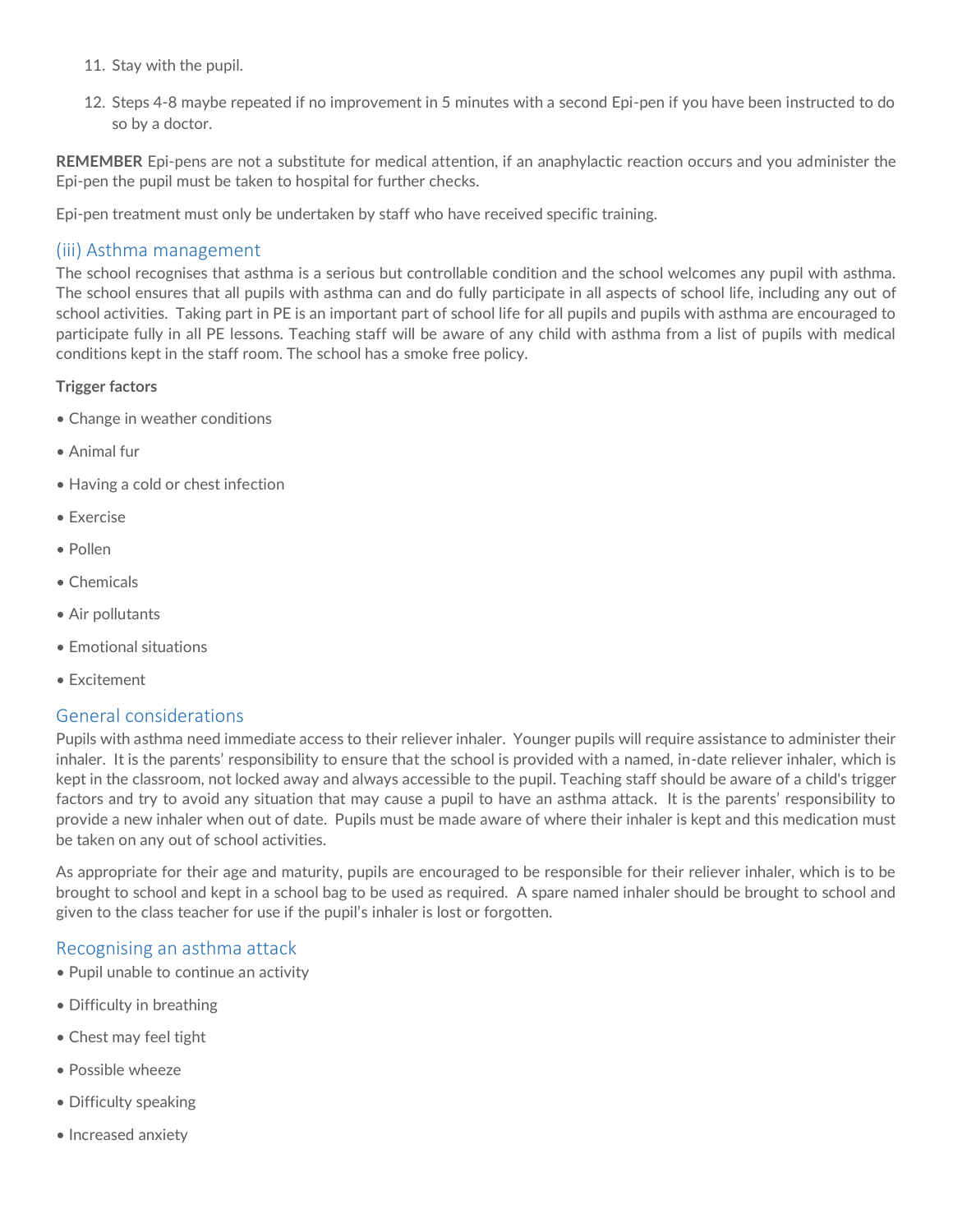• Coughing, sometimes persistently

#### **Action to be taken**

1. Ensure that prescribed reliever medication (usually blue) is taken promptly.

- 2. Reassure the pupil.
- 3. Encourage the pupil to adopt a position which is best for them-usually sitting upright.
- 4. Wait five minutes. If symptoms disappear the pupil can resume normal activities.

5. If symptoms have improved but not completely disappeared, inform parents and give another dose of their inhaler and call the Lead First Aider or a first aider if she not available.

6. Loosen any tight clothing.

7. If there is no improvement in 5-10 minutes continue to make sure the pupil takes one puff of their reliever inhaler every minute for five minutes or until symptoms improve.

8. Call an ambulance.

9. Accompany pupil to hospital and await the arrival of a parent.

#### (iv) Diabetes management

Pupils with diabetes can attend school and carry out the same activities as their peers but some forward planning may be necessary. Staff must be made aware of any pupil with diabetes attending school.

#### **Signs and symptoms of low blood sugar (hypoglycaemic attack)**

This happens very quickly and may be caused by: a late meal, missing snacks, insufficient carbohydrate, more exercise, warm weather, too much insulin and stress. The pupil should test his or her blood glucose levels if blood testing equipment is available.

- Pale
- Glazed eyes
- Blurred vision
- Confusion/incoherent
- Shaking
- Headache
- Change in normal behaviour-weepy/aggressive/quiet
- Agitated/drowsy/anxious
- Tingling lips
- **Sweating**
- Hunger
- Dizzy

#### **Action to be taken**

1. Follow the guidance provided in the care plan agreed by parents.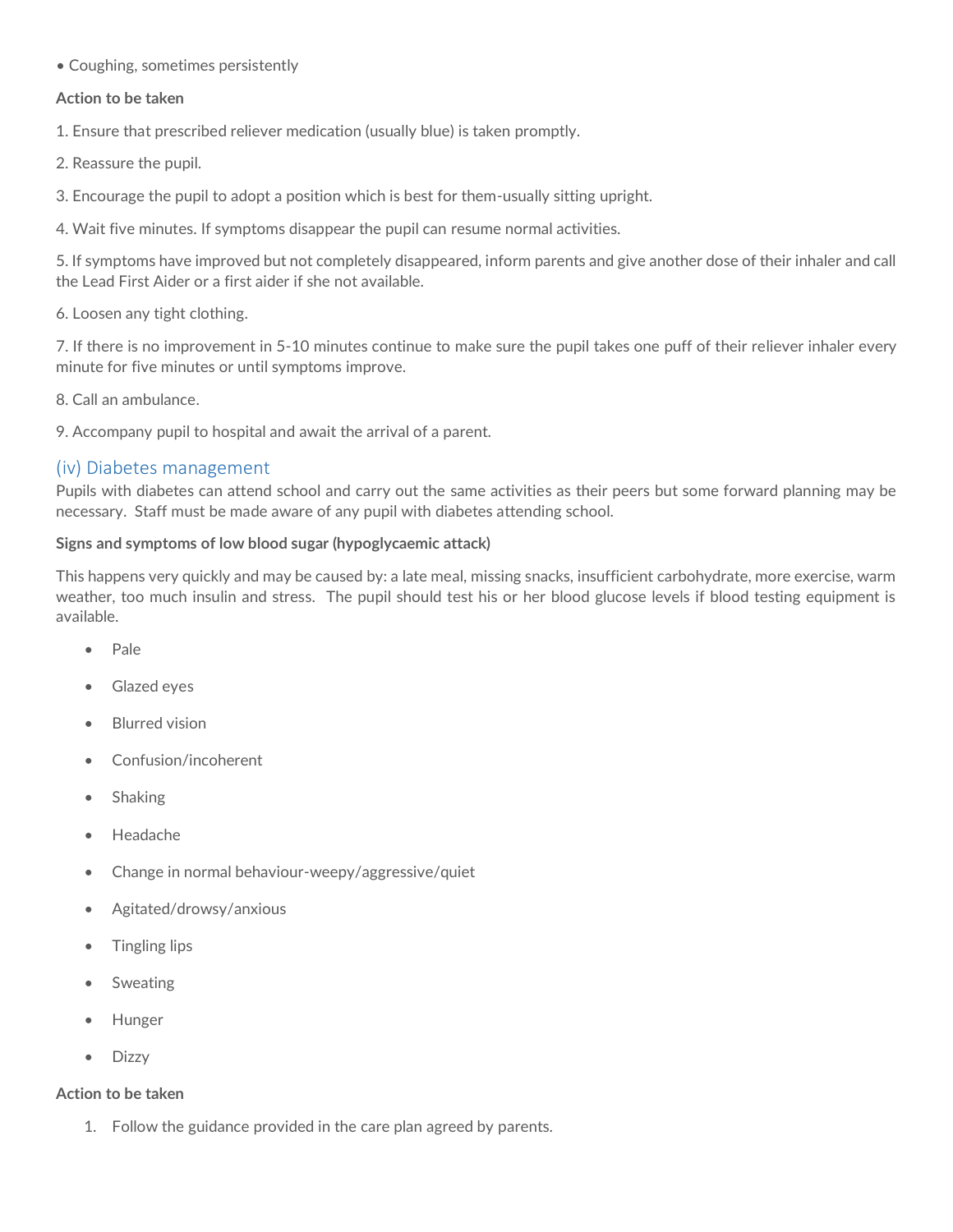- 2. Give fast acting glucose-either 50ml glass of Lucozade or 3 glucose tablets. (Pupils should always have their glucose supplies with them. Extra supplies will be kept in emergency boxes. This will raise the blood sugar level quickly.
- 3. This must be followed after 5-10 minutes by 2 biscuits, a sandwich or a glass of milk.
- 4. Do not send the child out of your care for treatment alone.
- 5. Allow the pupil to have access to regular snacks.
- 6. Inform parents.

#### **Action to take if the pupil becomes unconscious:**

- 1. Place pupil in the recovery position and seek the help of the Lead First Aider or a first aider.
- 2. Do not attempt to give glucose via mouth as pupil may choke.
- 3. Telephone 999.
- 4. Inform parents.
- 5. Accompany pupil to hospital and await the arrival of a parent.

#### **Signs and symptoms of high blood sugar (hyperglycaemic attack)**

Hyperglycaemia – develops much more slowly than hypoglycaemia but can be more serious if left untreated. It can be caused by too little insulin, eating more carbohydrate, infection, stress and less exercise than normal.

- Feeling tired and weak
- Thirst
- Passing urine more often
- Nausea and vomiting
- Drowsy
- Breath smelling of acetone
- Blurred vision
- Unconsciousness

#### **Action to be taken**

- 1. Inform the Lead First Aider or a first aider
- 2. Inform parents
- 3. Pupil to test blood or urine
- 4. Call 999

## (v) Epilepsy management

#### **How to recognise a seizure**

There are several types of epilepsy but seizures are usually recognisable by the following symptoms:

• Pupil may appear confused and fall to the ground.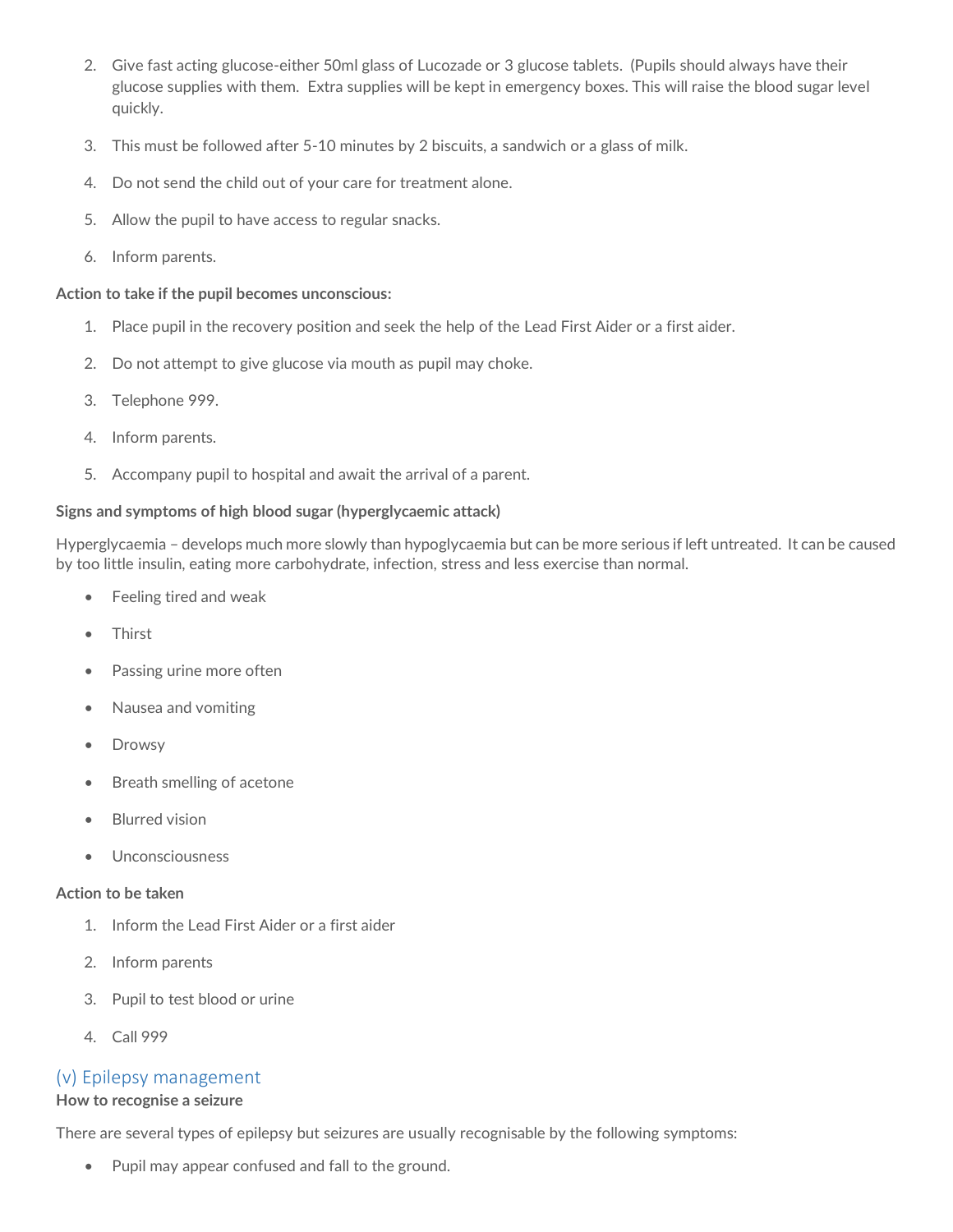- Slow noisy breathing.
- Possible blue colouring around the mouth returning to normal as breathing returns to normal.
- Rigid muscle spasms.
- Twitching of one or more limbs or face
- Possible incontinence.

A pupil diagnosed with epilepsy will have an emergency care plan

#### **Action to be taken**

- 1. Send for an ambulance;
	- a. if this is a pupil's first seizure,
	- b. if a pupil known to have epilepsy has a seizure lasting for more than five minutes or
	- c. if an injury occurs.
- 2. Seek the help of the Lead First Aider or a first aider.
- 3. Help the pupil to the floor.
- 5. Do not try to stop seizure.
- 6. Do not put anything into the mouth of the pupil.
- 7. Move any other pupils away and maintain pupil's dignity.
- 8. Protect the pupil from any danger.
- 9. As the seizure subsides, gently place them in the recovery position to maintain the airway.
- 10. Allow patient to rest as necessary.
- 11. Inform parents.
- 12. Call 999 if you are concerned.
- 13. Describe the event and its duration to the paramedic team on arrival.
- 14. Reassure other pupils and staff.
- 15. Accompany pupil to hospital and await the arrival of a parent.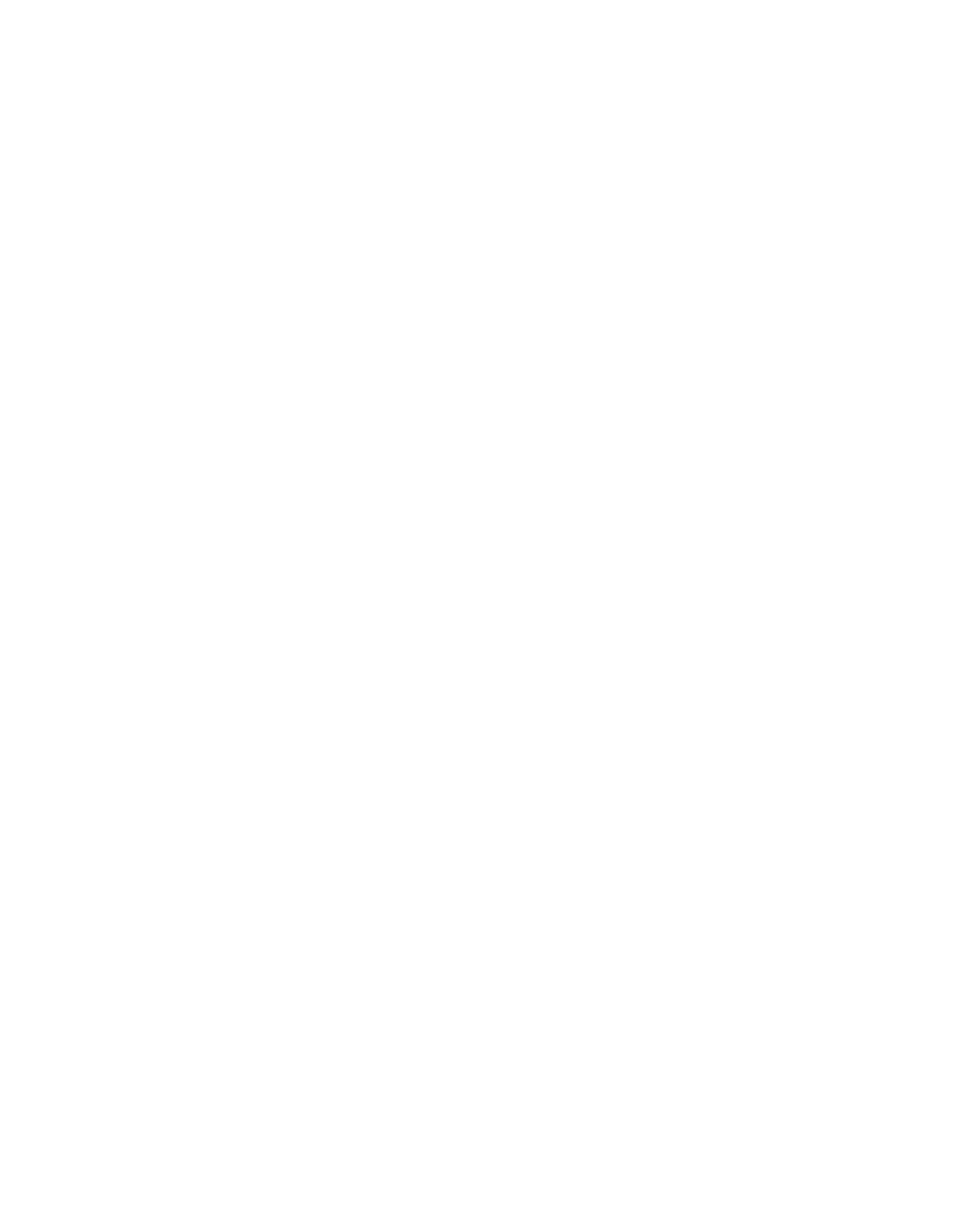## **Appendix 2: Sample Risk Assessment for the use of an emergency** *Epipen*

| <b>SIGNIFICANT ISSUE</b>                                                       | <b>HOW TO MANAGE IT</b>                                                                                                                                                                                                                                                                                                                                                                                                                  |                | <b>WHO TO BE INFORMED</b> |                 |
|--------------------------------------------------------------------------------|------------------------------------------------------------------------------------------------------------------------------------------------------------------------------------------------------------------------------------------------------------------------------------------------------------------------------------------------------------------------------------------------------------------------------------------|----------------|---------------------------|-----------------|
|                                                                                |                                                                                                                                                                                                                                                                                                                                                                                                                                          | <b>Parents</b> | <b>Staff</b>              | <b>Students</b> |
| Lack of awareness - staff do<br>not know how to administer<br>emergency Epipen | Administration of medicines policy is<br>$\bullet$<br>explained to staff at induction. Staff are<br>also invited to practise following<br>demonstration with the training Epipen<br>on a regular basis with the Lead First<br>Aider<br>Healthcare plans shared with relevant<br>staff<br>Health issues of pupils are identified on<br>iSAMS under the red medical flag                                                                   | $\ast$         | $\ast$                    | $\ast$          |
| Medication given in error                                                      | Medical needs of children are identified<br>in the medical questionnaire when they<br>join the school. Children diagnosed with<br>anaphylaxis are made known to staff,<br>and their individual care plans are<br>shared.<br>Signs and symptoms of anaphylaxis<br>clearly explained<br>Procedure for checking medication is<br>carried out - name of child, medication<br>to be given and expiry date verified prior<br>to administration | $\ast$         | $\ast$                    | $\ast$          |
| Emergency medication is<br>not locked away                                     | Emergency medication is stored in a<br>sealable 'emergency use only' allergy<br>response kit at a height, in the school<br>office                                                                                                                                                                                                                                                                                                        |                |                           |                 |
| Medication given is out of<br>date                                             | Medication expiry date is regularly<br>$\bullet$<br>checked by the Lead First Aider, and<br>replaced as necessary                                                                                                                                                                                                                                                                                                                        | $*$            | $\ast$                    |                 |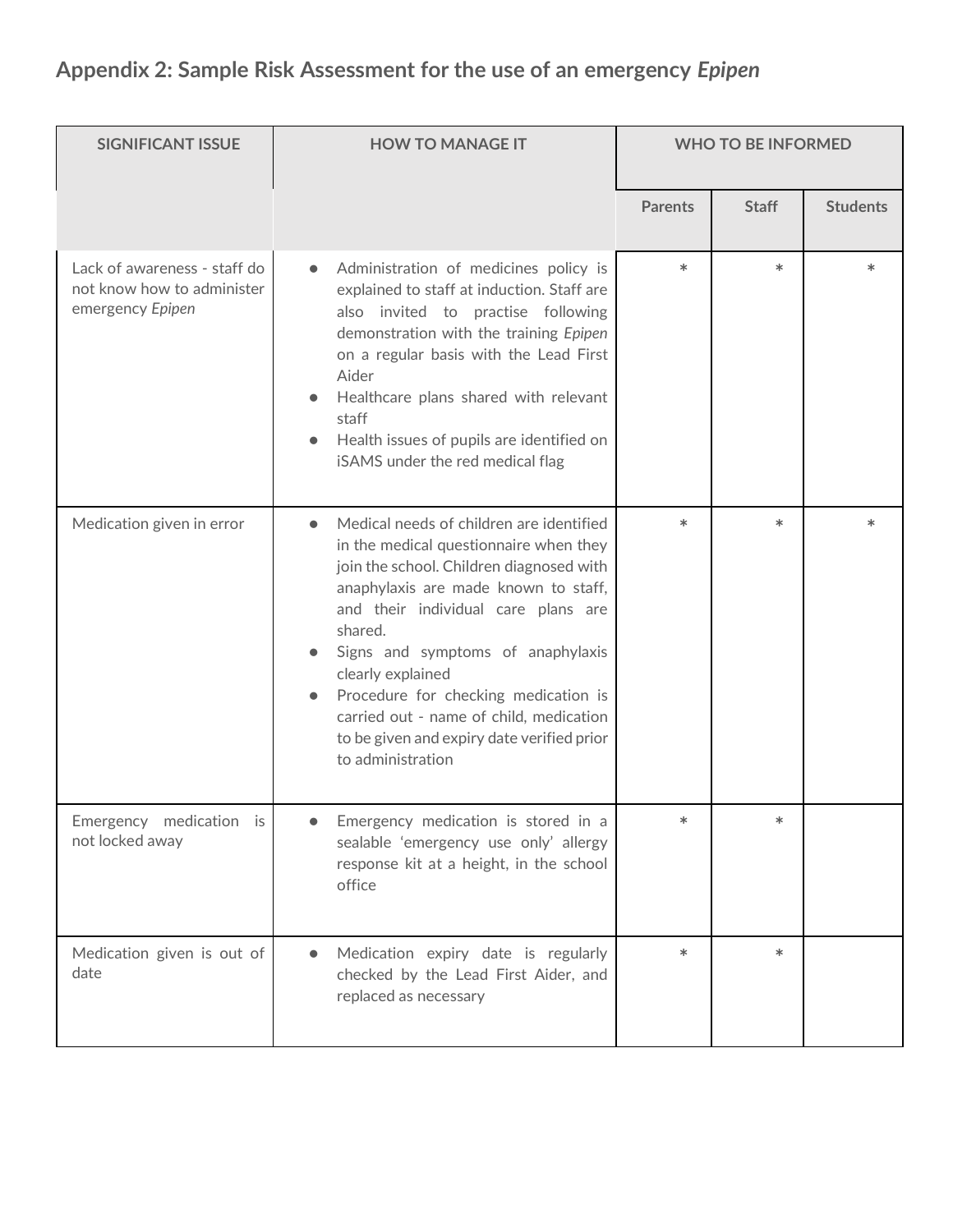| Lack of consent                                     | Written consent is required by parents<br>of children who have anaphylaxis for<br>use of an emergency Epipen                                                                                                                                    | $\ast$ | $\ast$ |        |
|-----------------------------------------------------|-------------------------------------------------------------------------------------------------------------------------------------------------------------------------------------------------------------------------------------------------|--------|--------|--------|
| School unaware of medical<br>condition              | A process is in place for identifying a<br>child who has anaphylaxis, that requires<br>monitoring in school with the with<br>Health Conditions questionnaire                                                                                    | $\ast$ | $\ast$ | $\ast$ |
| No healthcare plan in place                         | A health care plan must be devised<br>when anaphylaxis is diagnosed, in<br>conjunction with appropriate medical<br>practitioner, parents / guardian and<br>School Nurse using standard forms<br>provided by school/ hospital.                   | $\ast$ | $\ast$ |        |
| No record of emergency<br>Epipen being administered | 'Administration of Medicines' form to be<br>used when medication is given, which<br>includes information such as parent<br>consent and record of prescribed<br>medicine given. An ambulance is called<br>for when the emergency Epipen is used. | $\ast$ | $\ast$ |        |
| Medication not disposed of<br>responsibly           | The emergency Epipen used is stored<br>$\bullet$<br>safely out of the way whilst dealing with<br>the child, and then passed on to the<br>emergency services when they arrive.                                                                   | $\ast$ | $\ast$ |        |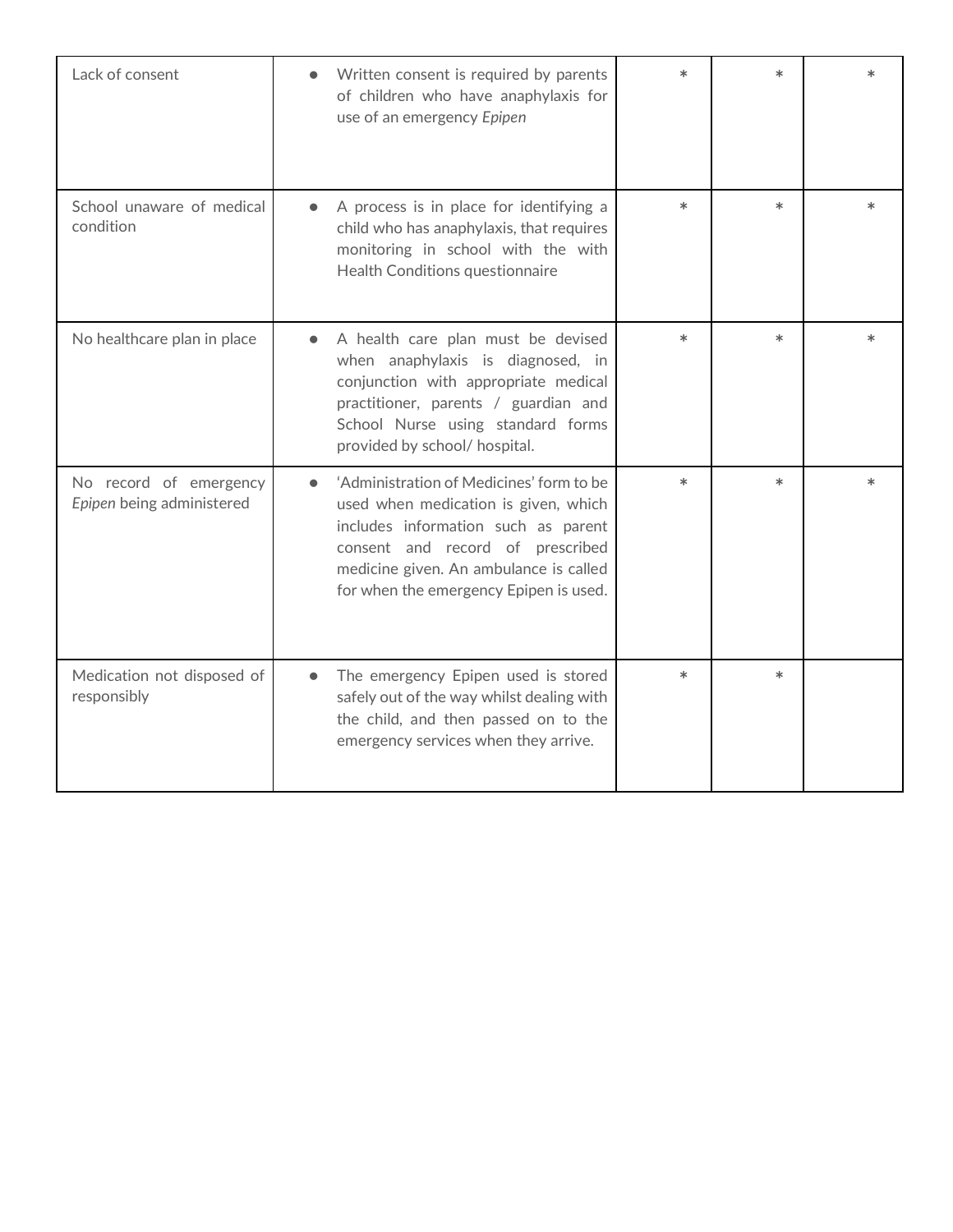#### Appendix 3 NEEDLESTICK INJURIES

If there is any accidental injury to the person administering medicine via an injection by way of puncturing the skin with an exposed needle, then the following action must be taken:

- Bleed the puncture site
- Rinse the wound under running water for a few minutes
- Dry and cover the site with a plaster
- Seek medical advice immediately
- You may be advised to attend Accident and Emergency for a blood test
- Information on how the injury occurred will be required
- Details of the third party involved will be required

○ If the third party is a pupil, then the parents must be made aware that their child's details will have to be given to the medical team who are caring for the injured party.

- This all needs to be undertaken with the full permission of the Head
- An accident form must be completed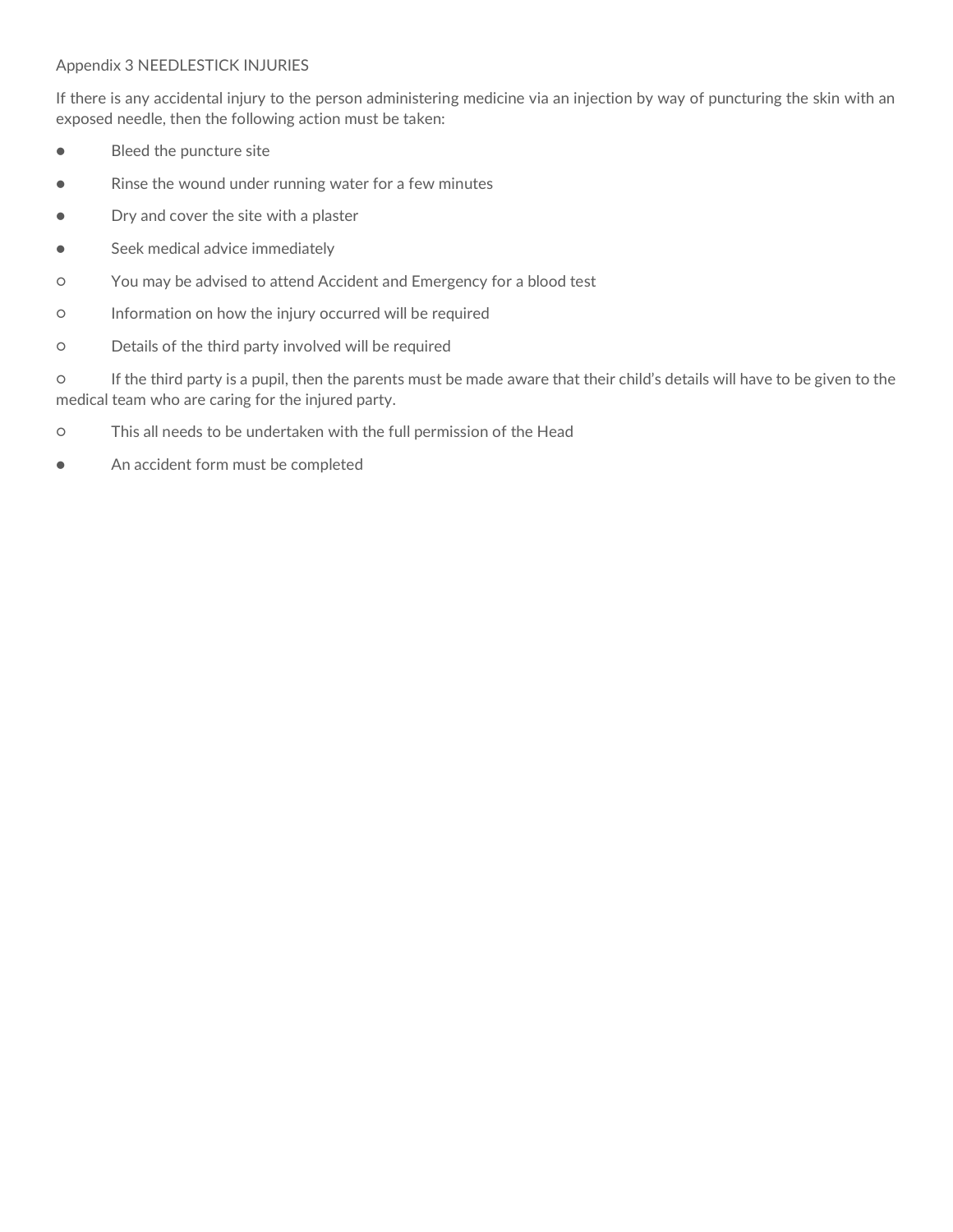#### **Appendix 4 HEAD INJURY POLICY**

## **1. Introduction**

The school's Head Injury Policy has been written in accordance with NICE clinical guidelines, World Rugby Concussion Guidance and England Rugby Club Concussion - Headcase Resources. It has been approved by the Lead First Aider and the Director of Physical Education. Since the majority of head injuries in the EYFS are minor, the staff will manage these incidences themselves and seek advice from the lead first aider, if necessary who will instigate the head injury policy if required.

## **2. Background**

A head injury is defined as any trauma to the head excluding superficial injuries to the face. Fortunately, the majority of head injuries within school are minor and can be managed at school or at home. However, some can be more severe and it is important that a child is assessed and treated accordingly. The risk of brain injury can depend on the force and speed of the impact and complications such as swelling, bruising or bleeding can occur within the brain itself or the skull.

Concussion is defined as a traumatic brain injury resulting in the disturbance of brain function. There are many symptoms but the most common ones are dizziness, headache, memory disturbance or balance problems. Concussion is caused by either a direct blow to the head or blows to other parts of the body resulting in a rapid movement of the head e.g. whiplash.

It is also important to note that a repeat injury to the head after a recent previous concussion can have serious implications.

## **3. Process for managing a suspected head injury**

All head injuries that occur on the school site must be referred to the Lead First Aider, if on site, for immediate assessment. The exception for this is if the pupil needs urgent medical attention, at which point the Emergency Services should be called first prior to calling the nurse/lead first aider. If there is not a nurse on site, the pupil must be assessed and monitored for at least one hour by a qualified First Aider and referred for medical review as per the guidelines in this document. If in doubt, the First Aider should call NHS 111 for advice or 999.

If after one hour the pupil is symptom free, he/she can return to lessons but must be kept under observation for the remainder of that day. This applies even if the pupil feels it is unnecessary. As concussion typically presents in the first 24- 48 hours following a head injury, it is important that the pupil is monitored and assessed as above.

## **4. Recognising Concussion**

One or more of the following signs clearly indicate a concussion:

- Seizures
- Loss of consciousness suspected or confirmed
- Unsteady on feet or balance problems or falling over or poor co-ordination
- Confused
- Disorientated not aware of where they are or who they are or the time of day
- Dazed, blank or vacant look
- Behavioural changes e.g. more emotional or more irritable

One or more of the following may suggest a concussion:

- Lying motionless on the ground
- Slow to get up off the ground
- Grabbing or clutching their head
- Injury event that could possibly cause concussion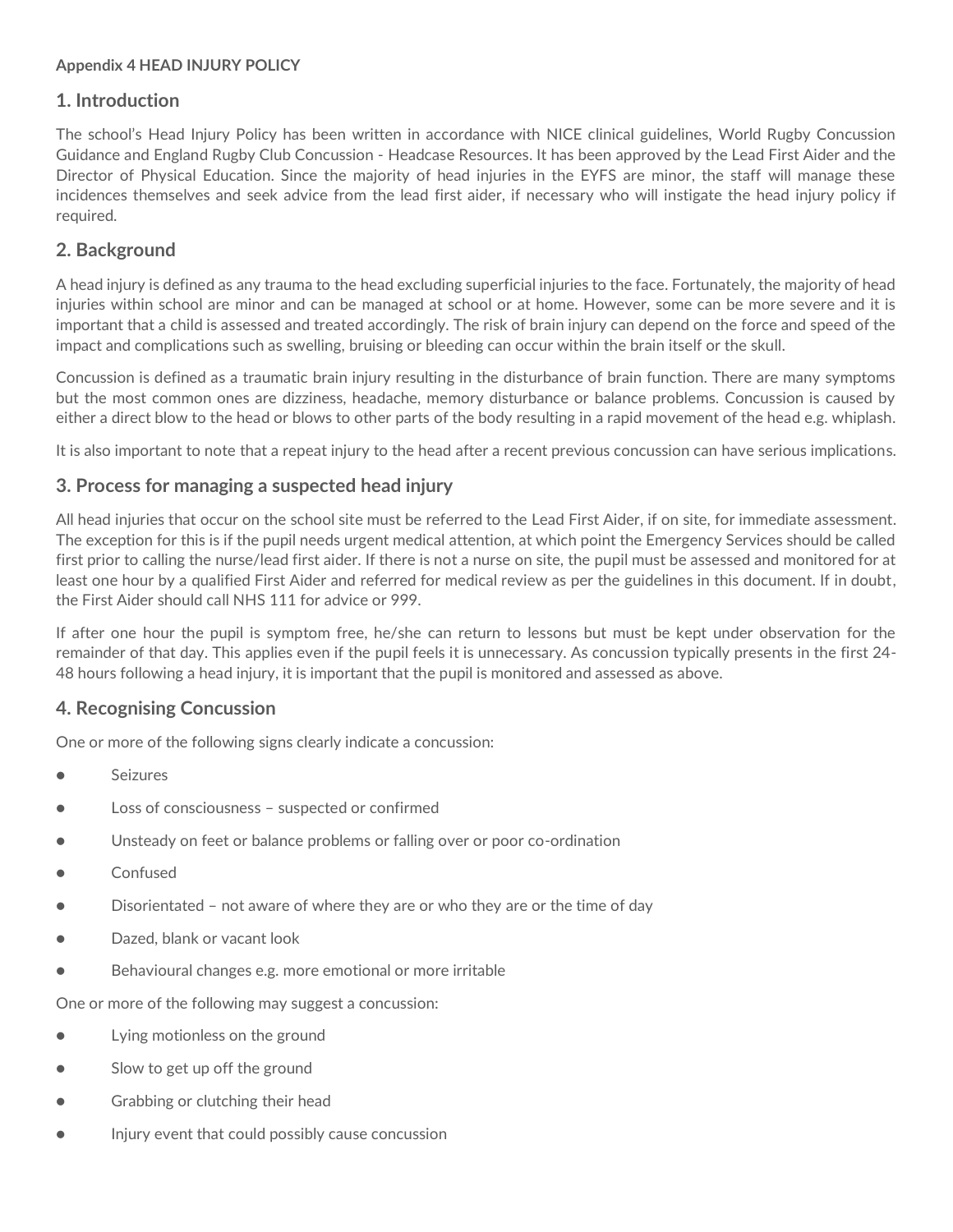IF A PUPIL IS PLAYING SPORTS AND HAS SUFFERED A HEAD INJURY AND/OR IS SHOWING SIGNS OF CONCUSSION, HE/SHE SHOULD IMMEDIATELY BE REMOVED FROM TRAINING/PLAY FOR THE REST OF THE LESSON.

## **5. Emergency Management**

The following signs may indicate a medical emergency and an ambulance should be called immediately:

- Rapid deterioration of neurological function
- Decreasing level of consciousness
- Decrease or irregularity of breathing

● Any signs or symptoms of neck, spine or skull fracture or bleeding for example bleeding from one or both ears, clear fluid running from ears or nose, black eye with no obvious cause, new deafness in one or more ear, bruising behind one or more ear, visible trauma to skull or scalp, penetrating injury signs

- Seizure activity
- Any pupil with a witnessed prolonged loss of consciousness and who is not stable (i.e. condition is worsening)

## **6. Referral to Hospital**

The Lead First Aider, or in their absence, a qualified First Aider, should refer any pupil who has sustained a head injury to a hospital emergency department, using the Ambulance Service if deemed necessary, if any of the following are present:

- Glasgow Coma Scale (GCS) score of less than 15 on initial assessment.
- Any loss of consciousness as a result of the injury.

● Any focal neurological deficit - problems restricted to a particular part of the body or a particular activity, for example, difficulties with understanding, speaking, reading or writing; decreased sensation; loss of balance; general weakness; visual changes; abnormal reflexes; and problems walking since the injury.

● Amnesia for events before or after the injury (assessment of amnesia will not be possible in preverbal children and unlikely to be possible in children aged under 5).

- Persistent headache since the injury.
- Any vomiting episodes since the injury.
- Any seizure since the injury.
- Any previous brain surgery.

● A high-energy head injury. For example, pedestrian struck by motor vehicle, occupant ejected from motor vehicle, fall from a height of greater than 1 metre or more than 5 stairs, diving accident, high-speed motor vehicle collision, rollover motor accident, accident involving motorised recreational vehicles, bicycle collision, or any other potentially high-energy mechanism.

- Any history of bleeding or clotting disorders.
- Current anticoagulant therapy such as warfarin.
- Current drug or alcohol intoxication.
- There are any safeguarding concerns (for example, possible non-accidental injury or a vulnerable person is affected).
- Continuing concern by the professional about the diagnosis.

In the absence of any of the risk factors above, consider referral to an emergency department if any of the following factors are present, depending on judgement of severity:

● Irritability or altered behaviour, particularly in infants and children aged under 5 years.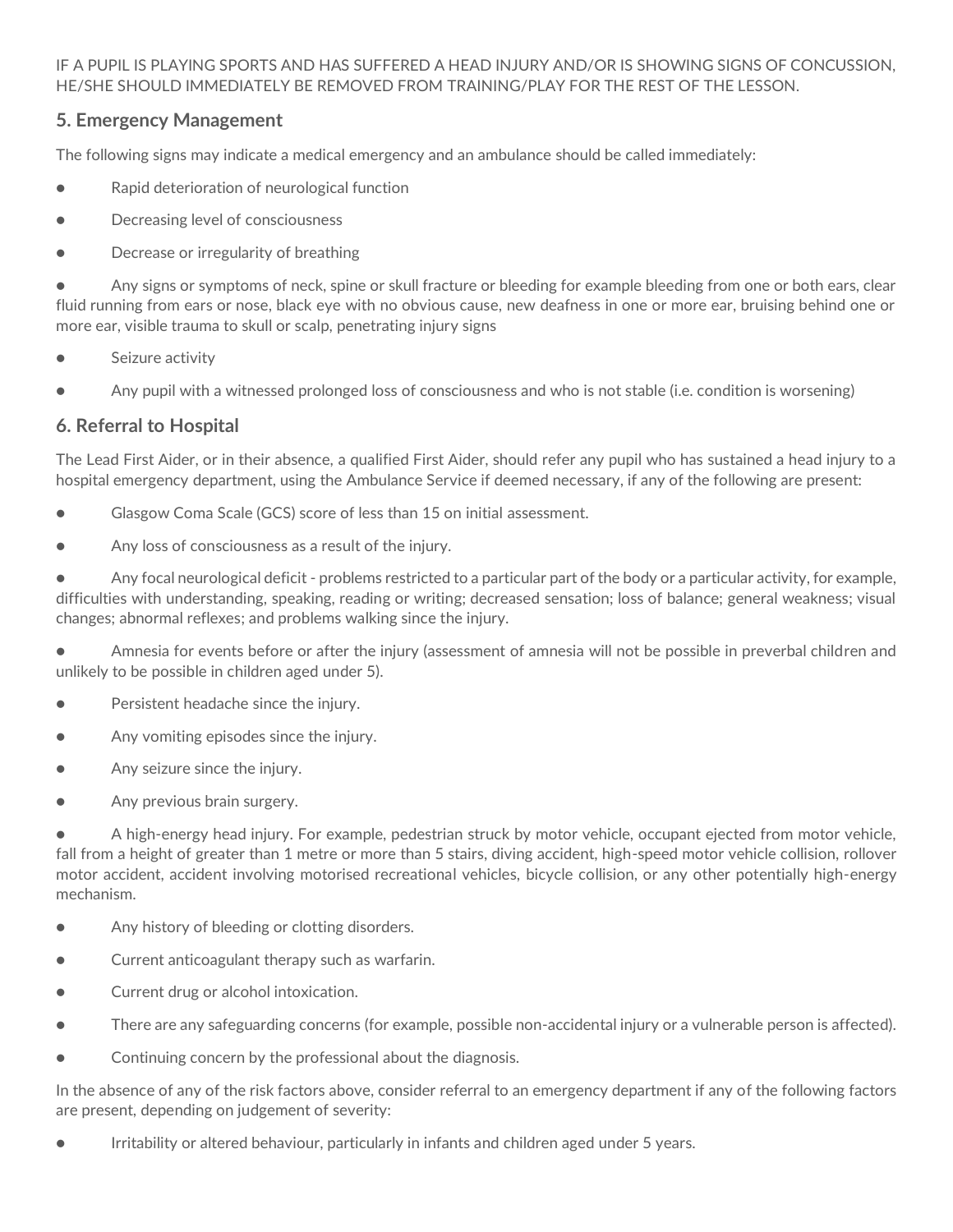- Visible trauma to the head not covered above but still of concern to the healthcare professional.
- No one is able to observe the injured person at home.
- Continuing concern by the injured person or their family/guardian about the diagnosis.

It is the responsibility of the parent/guardian to take the pupil to the nearest Emergency Department if it is recommended by the Lead First Aider. The policy for taking pupils to hospital should be referred to in First Aid Policy, with reference also to the safeguarding policy.

## **7. Questions to ask the pupil to determine issues with memory.**

If they fail to answer correctly any of these questions, there is a strong suspicion of concussion:

"Where are we now?"

"Is it before or after lunch?"

"What was your last lesson?"

"What is your Class Teacher's name?"

"What Year Group are you in?"

## **8. DO's and DON'Ts**

Subject to parental consent and any allergies, the pupil may be given Paracetamol but must not be given Ibuprofen or Aspirin as these can cause the injury to bleed.

● If he/she is vomiting or at risk of vomiting DO NOT give him/her anything to eat or drink until completely recovered

● Unless there are injuries elsewhere, monitor the pupil in a semi upright position so that the head is at least at a 30 degree angle if lying down.

● DO apply a covered instant cold pack to the injured area for 15-20 minutes UNLESS the area has an open wound.

## **9. Head Injury Notifications**

- The person supervising the pupil at the time is responsible for contacting:
- The Lead First aider
- The pupil's parents/carers
- The pupil's Class Teacher
- The School Office if an ambulance is called
- Headteacher if pupil is taken to hospital

If the head injury is minor and the pupil stays at school, the parent/carers should be informed by the Lead first aider or the responsible adult and a Head Injury Letter given to take home **(Appendix 4 A)** and the pupil monitored for potential deterioration of symptoms.

## **10. Returning to school and sporting activities following a head injury and/or concussion**

For minor head injuries, the pupil can return to school once they have recovered. If the pupil has a diagnosed concussion, the symptoms of concussion can persist for several days or weeks after the event therefore returning to school should be agreed with the parents/carers, the Lead First Aider and the pupil's doctor.

For return to exercise and sporting activities within school for pupils with concussion, the school follows the Rugby Union's Graduated Return to Play Pathway (RFU 2016) **(Appendix 4B).** This requires an initial minimum two weeks' rest (including 24 hours complete physical and cognitive rest) and they can then progress to Stage 2 only if they are symptom free for at least 48 hours, have returned to normal academic performance and have been cleared by the pupil's doctor or the Lead First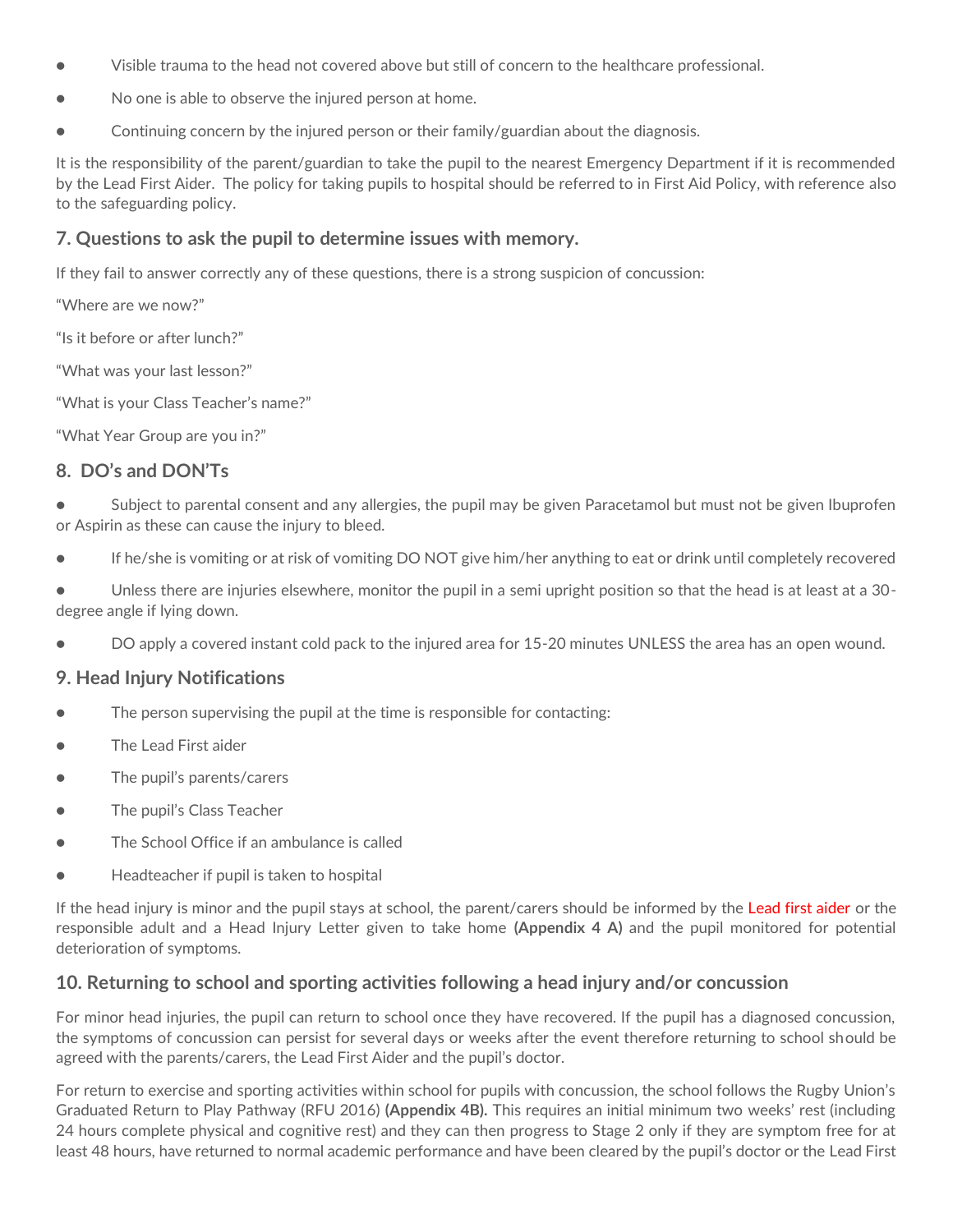Aider. This pathway must be adhered to regardless of the pupil/parents/carers' views. The reason for this is a repeat head injury could have serious consequences to the pupil during this time.

The pupil can then progress through each stage as long as no symptoms or signs of concussion return. If any symptoms occur, they must be seen by a doctor before returning to the previous stage after a minimum 48-hour period of rest with no symptoms.

On completion of stage 4, in order for a pupil to return to full contact practice, he/she must be cleared by his/her Doctor or approved Healthcare Professional.

A School Graduated Return to Play Pupil Progress Sheet has been developed in order to monitor and communicate the pupil's progress and this outlines the 5 stages of the GRTP pathway to follow **(Appendix 4C).** It should be completed by the PE staff members or Lead First Aider in conjunction with the pupil's parents/guardian. It is the parent/guardian's responsibility to inform the pupil's external sports clubs if the child has sustained a head injury and/or concussion.

For ease of reference, the following sporting activities will not be permitted until Stage 5 of the GRTP:

| Rugby             | Football       | Cricket  |
|-------------------|----------------|----------|
| <b>Basketball</b> | <b>Netball</b> | Rounders |

**Pupils may still attend Physical Education lessons, but an alternative role will be found for them during the session.**

### **11. Reporting**

An accident form will be completed by the witness to the event, first aider or School Nurse. If the incident requires reporting to RIDDOR this will be actioned by the Lead First Aider.

#### **12. References**

Concussion – Headcase Resources England Rugby, available online at:

<http://www.englandrugby.com/my-rugby/players/player-health/concussionheadcase/resources/>

Head injury: assessment and early management National Institute for Health and Care Excellence (NICE Guidelines CG176 January 2014 Last updated June 2017), available online at:<https://www.nice.org.uk/guidance/cg176>

World Rugby Concussion Guidance World Rugby Player Welfare, available online at: <http://www.irbplayerwelfare.com/concussion>

NHS Head Injury and Concussion, available online at: <https://www.nhs.uk/conditions/minor-head-injury/>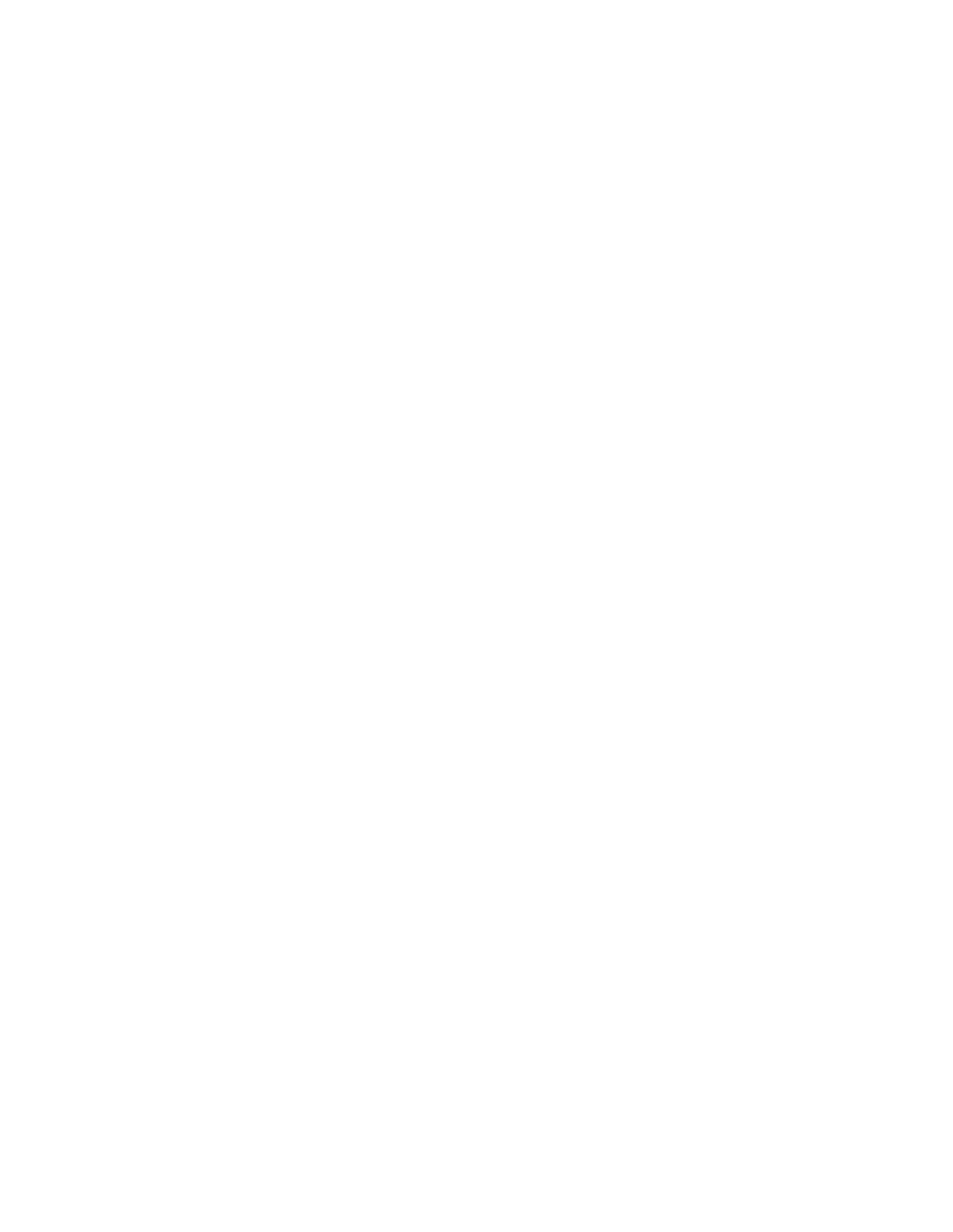#### **Appendix 4A - Sample Head Injury Letter**

Date:

Dear Parent/Carer

We wish to inform you that \_\_\_\_\_\_\_\_\_\_\_\_\_\_\_\_\_\_\_\_\_\_\_banged his/her head at approximately \_\_\_\_\_\_\_am/pm today. He/she was checked and treated, and has been under supervision since. If any of the following symptoms appear within the next few days it is advised that you seek immediate medical advice.

● unconsciousness, or lack of full consciousness (for example, problems keeping eyes open) drowsiness (feeling sleepy) that goes on for longer than 1 hour when they would normally be wide awake

- difficulty waking your child up
- **problems understanding or speaking**
- loss of balance or problems walking
- weakness in one or more arms or legs
- problems with their eyesight e.g. blurred vision/dilated pupils
- painful headache that won't go away
- vomiting (being sick)
- seizures (also known as convulsions or fits)
- clear fluid coming out of their ear or nose
- bleeding from one or both ears.

He/she may experience a mild headache and some nausea which should go away within the next few days. If it doesn't then please take your child to see your doctor. If he/she is feeling unwell, we suggest that he/she doesn't return to school until fully recovered.

If you have any queries, please do not hesitate to contact us

Yours Faithfully

Lead First Aider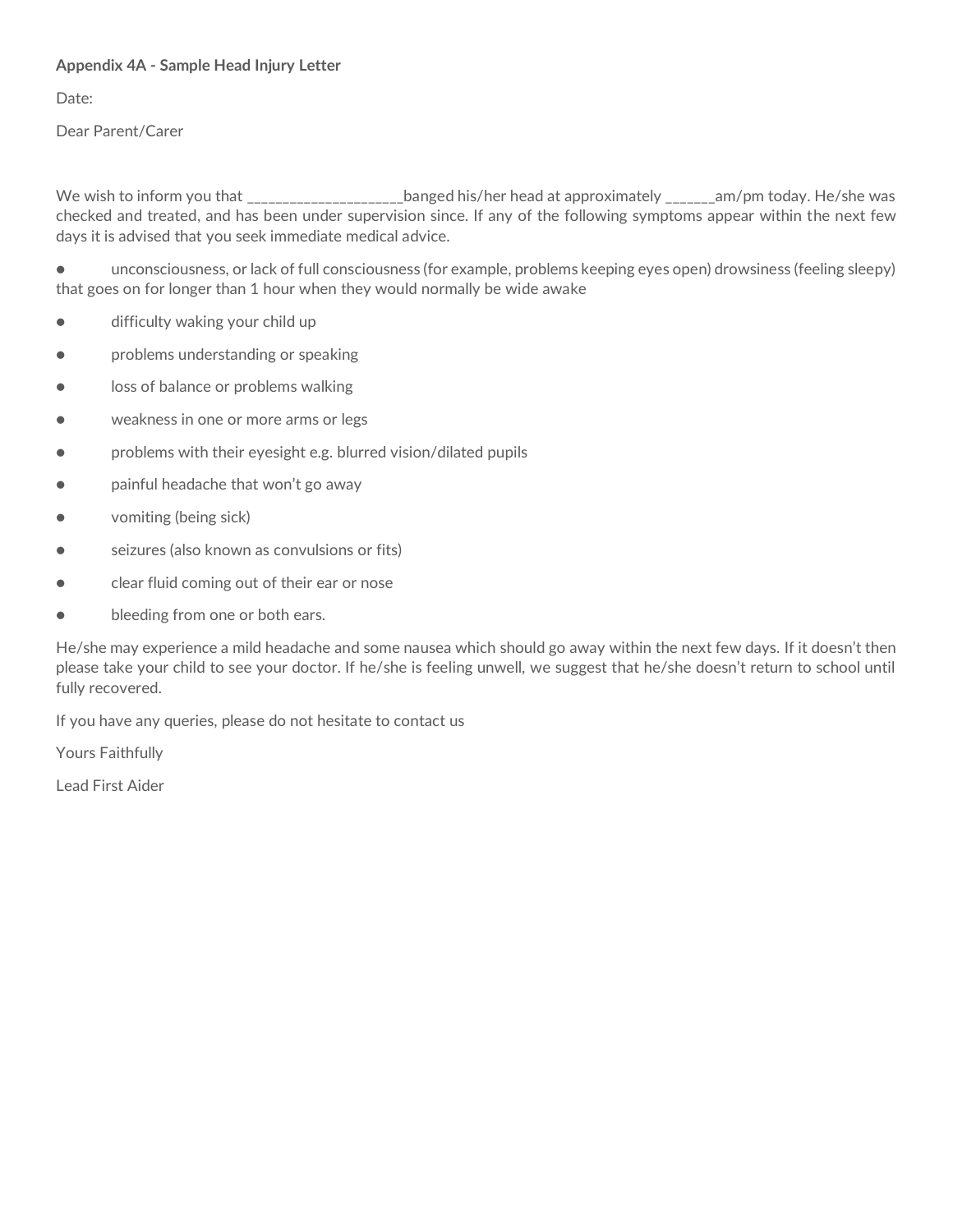## **Appendix 4B - Graduated Return to Play (RFU 2016)**

| <b>Stage</b>   | <b>Rehabilitation</b><br><b>Stage</b> | <b>Exercise Allowed</b>                                                                                                     | <b>Objective</b>                                                                         |
|----------------|---------------------------------------|-----------------------------------------------------------------------------------------------------------------------------|------------------------------------------------------------------------------------------|
|                | Rest                                  | Complete physical and cognitive rest without symptoms                                                                       | Recovery                                                                                 |
| $\overline{2}$ | Light aerobic exercise                | Walking, swimming or stationary cycling keeping intensity,<br><70% maximum predicted heart rate. No resistance<br>training. | Increase heart rate and assess<br>recovery                                               |
| 3              | Sport-specific<br>exercise            | Running drills. No head impact<br>activities.                                                                               | Add movement and assess<br>recovery                                                      |
| Δ              | Non-contact training<br>drills        | Progression to more complex training drills, e.g. passing<br>drills. May start progressive resistance training.             | Add exercise + coordination,<br>and cognitive load. Assess<br>recovery                   |
| 5              | <b>Full Contact Practice</b>          | Normal training activities                                                                                                  | Restore confidence and assess<br>functional skills by coaching<br>staff. Assess recovery |
| 6              | Return to Play                        | Player rehabilitated                                                                                                        | Safe return to play once fully<br>recovered.                                             |